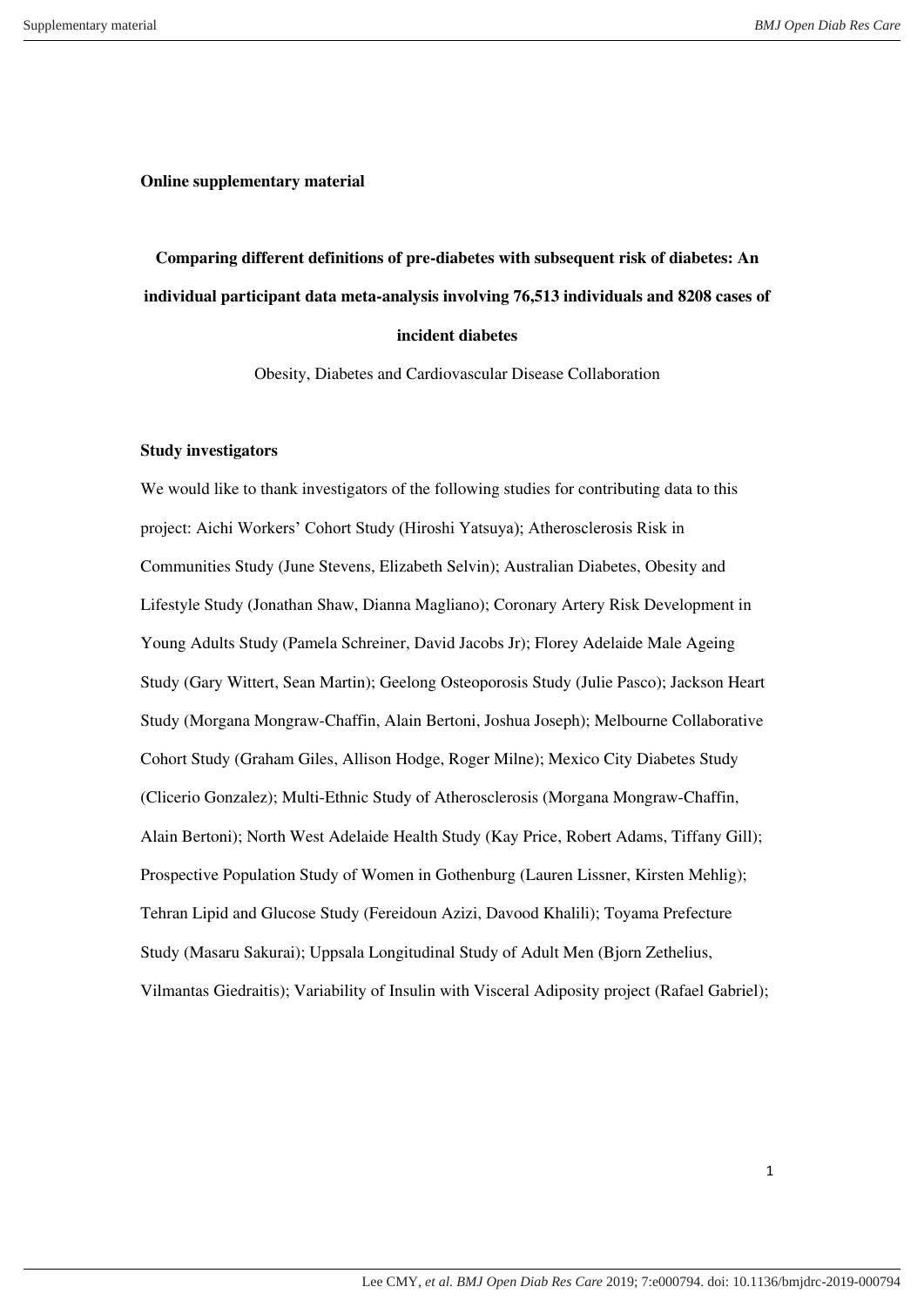| <b>Study</b>          | Country    | <b>Baseline</b> | N     | Female         | Follow-                | <b>DM</b>        |         |                  |                          | <b>Baseline</b>          |                      |            |                |          |
|-----------------------|------------|-----------------|-------|----------------|------------------------|------------------|---------|------------------|--------------------------|--------------------------|----------------------|------------|----------------|----------|
|                       |            | year            |       | $(\%)$         | $\mathbf{u}\mathbf{p}$ | incidence        | Age     | FPG <sup>+</sup> | 2hPG <sup>+</sup>        | HbA1c                    | BMI                  | <b>SBP</b> | <b>Current</b> | Family   |
|                       |            |                 |       |                | (years)                | $\mbox{cases}^*$ | (years) | (mmol/L)         | (mmol/L)                 | $(\%)$                   | (kg/m <sup>2</sup> ) | (mmHg)     | smoker         | diabetes |
|                       |            |                 |       |                |                        |                  |         |                  |                          |                          |                      |            | $(\%)$         | history  |
|                       |            |                 |       |                |                        |                  |         |                  |                          |                          |                      |            |                | $(\%)$   |
| AICHI (Ref1)          | Japan      | 2005,           | 5281  | 19.3           | 5.4                    | 259              | 47.4    | 5.1              | $\overline{\phantom{a}}$ | $\overline{\phantom{a}}$ | 22.9                 | 124.3      | 24.7           | $\sim$   |
|                       |            | 2007            |       |                | (2.0)                  |                  | (7.0)   | (0.5)            |                          |                          | (2.8)                | (16.0)     |                |          |
| ARIC (Ref2)           | <b>USA</b> | 1987-           | 12061 | 54.5           | 13.2                   | 2286             | 54.0    | 5.5              |                          | $\overline{\phantom{a}}$ | 27.2                 | 119.7      | 25.6           | 22.3     |
|                       |            | 1989            |       |                | (8.1)                  |                  | (5.7)   | (0.5)            |                          |                          | (5.0)                | (18.0)     |                |          |
| <b>AUSDIAB</b> (Ref3) | Australia  | 1999-           | 6558  | 55.0           | 10.1                   | 464              | 50.5    | 5.4              | 6.0                      | 5.1                      | 26.7                 | 127.8      | 12.1           | 18.3     |
|                       |            | 2000            |       |                | (3.2)                  |                  | (12.7)  | (0.6)            | (1.8)                    | (0.3)                    | (4.7)                | (17.4)     |                |          |
| <b>CARDIA</b> (Ref4)  | <b>USA</b> | 1985-           | 4797  | 55.8           | 21.4                   | 626              | 24.9    | 4.5              | $\overline{\phantom{a}}$ | $\overline{\phantom{a}}$ | 24.5                 | 110.4      | 29.1           | 15.5     |
|                       |            | 1986            |       |                | (6.0)                  |                  | (3.6)   | (0.5)            |                          |                          | (5.0)                | (11.1)     |                |          |
| <b>FAMAS</b> (Ref5)   | Australia  | 2002-           | 798   | $\overline{0}$ | 4.9                    | 59               | 53.7    | 4.7              |                          | 5.5                      | 28.3                 | 136.4      | 17.8           | 27.8     |
|                       |            | 2005            |       |                | (0.6)                  |                  | (11.1)  | (0.7)            |                          | (0.4)                    | (4.1)                | (18.1)     |                |          |
| GOS (Ref6)            | Australia  | 1994-           | 639   | 100            | 9.5                    | 30               | 47.3    | 5.3              |                          | $\overline{\phantom{a}}$ | 26.2                 | 120.2      | 14.4           | 36.0     |
|                       |            | 1997            |       |                | (1.2)                  |                  | (14.3)  | (0.5)            |                          |                          | (5.1)                | (19.8)     |                |          |
| <b>JHS</b> (Ref7)     | <b>USA</b> | 2000-           | 3419  | 63.4           | 7.3                    | 465              | 53.6    | 5.0              |                          | 5.5                      | 31.4                 | 125.9      | 11.8           | 45.5     |
|                       |            | 2004            |       |                | (1.8)                  |                  | (12.5)  | (0.5)            |                          | (0.5)                    | (7.2)                | (16.1)     |                |          |
| MCCS (Ref8)           | Australia  | 1990-           | 17025 | 61.2           | 11.7                   | 1445             | 54.8    | 5.5              |                          | $\overline{\phantom{a}}$ | 26.5                 | 135.3      | 8.3            | 17.6     |
|                       |            | 1994            |       |                | (1.8)                  |                  | (8.4)   | (0.5)            |                          |                          | (4.2)                | (18.1)     |                |          |
| MCDS (Ref9)           | Mexico     | 1990-           | 1690  | 59.3           | 11.8                   | 333              | 46.3    | 4.6              | 5.9                      | $\overline{\phantom{a}}$ | 28.1                 | 116.6      | 32.8           | 32.5     |
|                       |            | 1992            |       |                | (5.8)                  |                  | (8.0)   | (0.7)            | (2.0)                    |                          | (4.3)                | (16.7)     |                |          |

# **sTable 1: Characteristics of participants by study: mean (standard deviation) unless stated**

2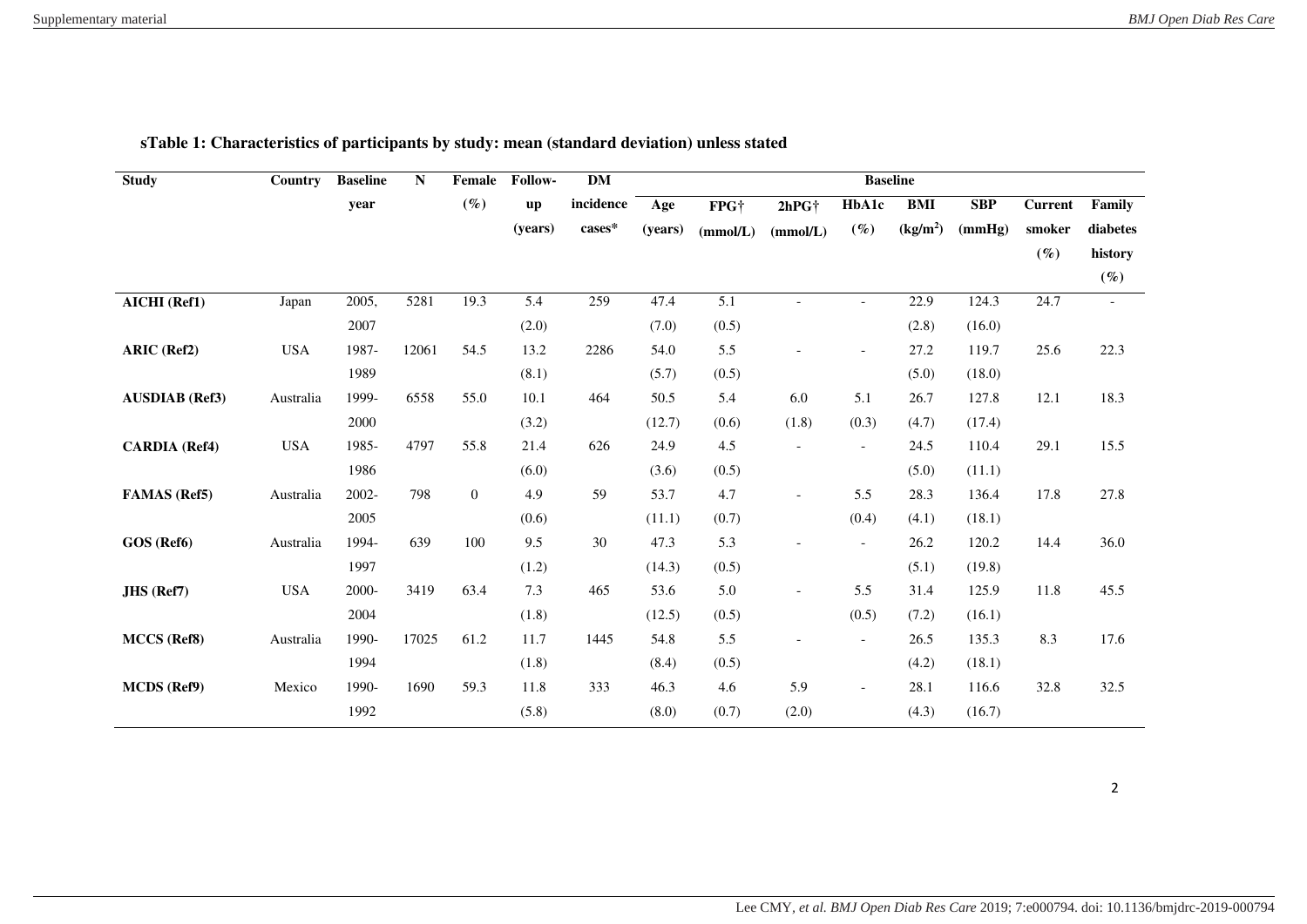| <b>MESA</b> (Ref10)  | <b>USA</b> | $2000 -$ | 5532  | $\overline{53.2}$ | 7.7    | 564  | 51.6   | 5.0   | $\overline{\phantom{a}}$ | $\overline{\phantom{a}}$ | 28.0  | 125.1  | 12.8 | $\overline{a}$ |
|----------------------|------------|----------|-------|-------------------|--------|------|--------|-------|--------------------------|--------------------------|-------|--------|------|----------------|
|                      |            | 2002     |       |                   | (2.7)  |      | (10.2) | (0.6) |                          |                          | (5.3) | (20.9) |      |                |
| <b>NWAHS</b> (Ref11) | Australia  | 1999-    | 3062  | 53.2              | 6.7    | 155  | 50.4   | 5.0   | $\overline{\phantom{a}}$ | 5.4                      | 27.7  | 127.4  | 20.2 | 10.3           |
|                      |            | 2000,    |       |                   | (2.3)  |      | (15.6) | (0.7) |                          | (0.5)                    | (5.2) | (17.8) |      |                |
|                      |            | 2002-    |       |                   |        |      |        |       |                          |                          |       |        |      |                |
|                      |            | 2003     |       |                   |        |      |        |       |                          |                          |       |        |      |                |
| PSWG (Ref12)         | Sweden     | 1968     | 1320  | 100               | 18.3   | 113  | 46.7   | 4.1   |                          | $\overline{a}$           | 24.0  | 132.5  | 41.8 | 15.2           |
|                      |            |          |       |                   | (7.2)  |      | (6.2)  | (0.7) |                          |                          | (3.7) | (21.3) |      |                |
| TLGS (Ref13)         | Iran       | 1999-    | 4409  | 57.4              | 11.1   | 780  | 41.1   | 5.0   | 6.1                      | $-$                      | 26.6  | 118.0  | 13.6 | 25.8           |
|                      |            | 2001     |       |                   | (3.7)  |      | (13.9) | (0.6) | (2.0)                    |                          | (4.6) | (17.9) |      |                |
| TOYAMA (Ref14)       | Japan      | 2009     | 6507  | 33.6              | 5.0    | 185  | 41.5   | 5.2   | $\overline{\phantom{a}}$ | 5.3                      | 22.9  | 116.8  | 27.9 | 15.4           |
|                      |            |          |       |                   | (1.4)  |      | (11.8) | (0.6) |                          | (0.4)                    | (3.3) | (16.3) |      |                |
| <b>ULSAM</b> (Ref15) | Sweden     | 1970-    | 1881  | $\overline{0}$    | 21.7   | 294  | 49.6   | 4.9   |                          | $-$                      | 25.0  | 132.5  | 34.4 | 15.5           |
|                      |            | 1973     |       |                   | (10.0) |      | (06)   | (0.5) |                          |                          | (3.1) | (17.6) |      |                |
| VIVA (Ref16)         | Spain      | 1996-    | 1534  | 56.1              | 11.0   | 150  | 48.3   | 5.1   | 5.5                      | $\overline{\phantom{a}}$ | 27.5  | 125.2  | 30.3 | 21.9           |
|                      |            | 1997     |       |                   | (1.7)  |      | (8.4)  | (0.6) | (1.7)                    |                          | (4.4) | (19.5) |      |                |
| <b>Total</b>         |            |          | 76513 | 51.7              | 11.1   | 8208 | 49.6   | 5.2   | 6.0                      | 5.3                      | 26.3  | 125.0  | 19.1 | 20.8           |
|                      |            |          |       |                   | (6.3)  |      | (12.7) | (0.6) | (1.9)                    | (0.4)                    | (5.0) | (19.1) |      |                |

\*Diabetes is defined as  $FPG \ge 7.0$  mmol/L, self-report, or use of anti-diabetic medication;

† To convert from mmol/L to mg/dl: divide value by 0.0555

DM = diabetes mellitus; WHO = World Health Organization; FPG = fasting plasma glucose; ADA = American Diabetes Association; 2hPG = 2 hour post-

load plasma glucose; HbA1c = glycated haemoglobin; BMI = body mass index; SBP = systolic blood pressure; AICHI = Aichi Workers' Cohort Study; ARIC

= Atherosclerosis Risk in Communities Study; AUSDIAB = Australian Diabetes, Obesity and Lifestyle Study; CARDIA = Coronary Artery Risk

Development in Young Adults Study; FAMAS = Florey Adelaide Male Ageing Study; GOS = Geelong Osteoporosis Study; JHS = Jackson Heart Study;

MCCS = Melbourne Collaborative Cohort Study; MCDS = Mexico City Diabetes Study; MESA = Multi-Ethnic Study of Atherosclerosis; NWAHS = North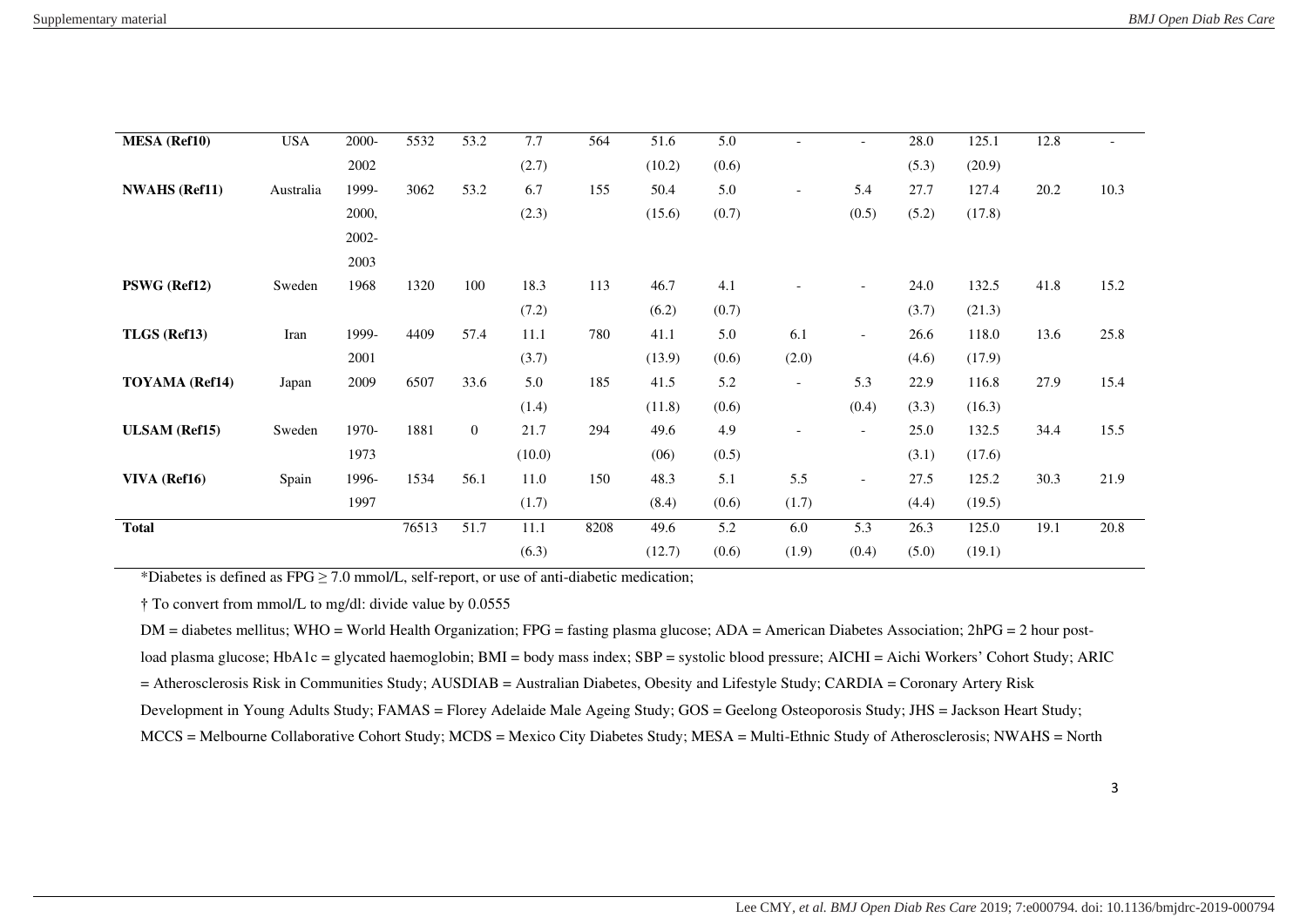West Adelaide Health Study; PSWG = Prospective Population Study of Women in Gothenburg; TLGS = Tehran Lipid and Glucose Study; TOYAMA = Toyama Prefecture Study; ULSAM = Uppsala Longitudinal Study of Adult Men; VIVA = Variability of Insulin with Visceral Adiposity project;

- Ref1 Yatsuya H, Li Y, Hirakawa Y, Ota A et al. A point system for predicting 10-year risk of developing type 2 diabetes mellitus in Japanese men: Aichi Workers' Cohort Study. J Epidemiol 2018;28:347-52.
- Ref2 The ARIC investigators. The Atherosclerosis Risk in Communities (ARIC) Study: design and objectives. Am J Epidemiol 1989;129:687-702.
- Ref3 Dunstan DW, Zimmet PZ, Welborn TA et al. The Australian Diabetes, Obesity and Lifestyle Study (AusDiab) methods and response rates. Diabetes Res Clin Pract 2002;57:119-29.
- Ref4 Friedman GD, Cutter GR, Donahue RP et al. CARDIA: Study design, recruitment and some characteristics of the examined subjects. J Clin Epidemiol 1988;41:1105-16.
- Ref5 Martin S, Haren M, Taylor A et al. Cohort profile: the Florey Adelaide Male Ageing Study (FAMAS). Int J Epidemiol 2007;36:302-6.
- Ref6 Pasco JA, Nicholson GC, Kotowicz MA. Cohort profile: Geelong Osteoporosis Study. Int J Epidemiol 2012;41:1565-75.
- Ref7 Sempos CT, Bild DE, Manolio TA. Overview of the Jackson Heart Study: a study of cardiovascular diseases in African American men and women. Am J Med Sci 1999;317:142-6.
- Ref8 Milne RL, Fletcher AS, MacInnis RJ et al. Cohort profile: The Melbourne Collaborative Cohort Study (Health 2020). Int J Epidemiol 2017;46:1757- 1757i.
- Ref9 Gonzalez C, Stern MP, Gonzalez E et al. The Mexico City Diabetes Study: a population-based approach to the study of genetic and environmental interactions in the pathogenesis of obesity and diabetes. Nutr Rev 1999;57:S71-6.
- Ref10 Bild DE, Bluemke DA, Burke GL et al. Multi-Ethnic Study of Atherosclerosis: objectives and design. Am J Epidemiol 2002;156:871-81.
- Ref11 Grant JF, Taylor AW, Ruffin RE et al. Cohort profile: The North West Adelaide Health Study 9NWAHS). Int J Epidemiol 2009;38:1479-86.
- Ref12 Bengtsson C, Ahlqwist M, Andersson K et al. The prospective Population Study of Women in Gothenburg, Sweden, 1968-69 to 1992-93. A 24-year follow-up stud with special reference to participation, representativeness, and mortality. Scand J Prim Health Care 1997;15:214-9.
- Ref13 Hadaegh F, Harati H, Ghasemi A et al. Using common clinical data improves the prediction of abnormal glucose tolerance by the new criteria of impaired fasting glucose: Tehran Lipid and Glucose study. Diabetes Res Clin Pract 2007;77:459-64.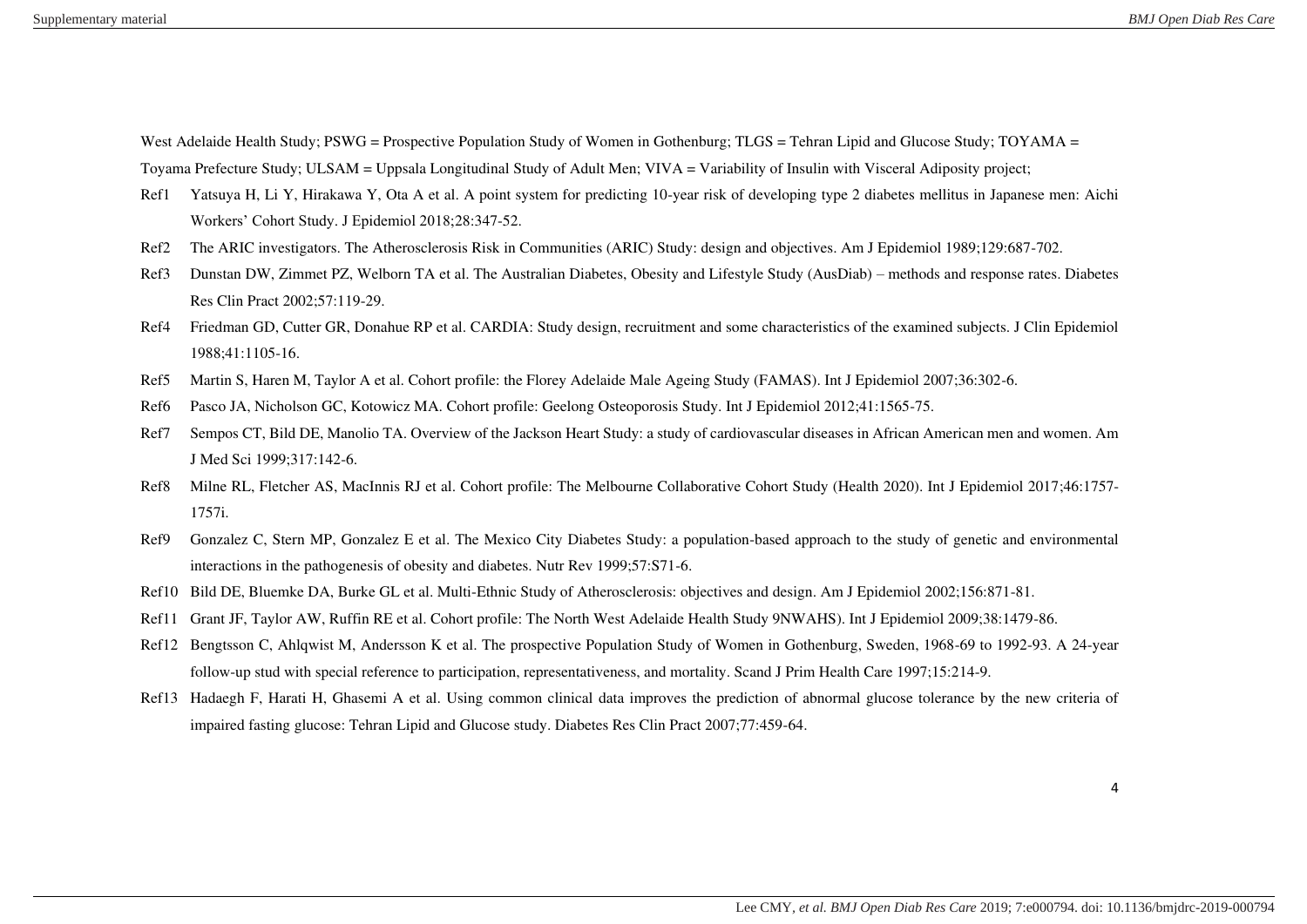- Ref14 Sakurai M, Nakamura K, Miura K et al. Dietary carbohydrate intake, presence of obesity and the incident risk of type 2 diabetes in Japanese men. J Diabetes Investig 2016;7:343-51.
- Ref15 Lithell H, Sundstrom J, Arnlov J et al. Epidemiological and clinical studies on insulin resistance and diabetes. Ups J Med Sci 2000;105:135-50.
- Ref16 Pladevall M, Singal B, Williams LK et al. A single factor underlies the metabolic syndrome. A confirmatory factor analysis. Diabetes Care 2006;29:113-22.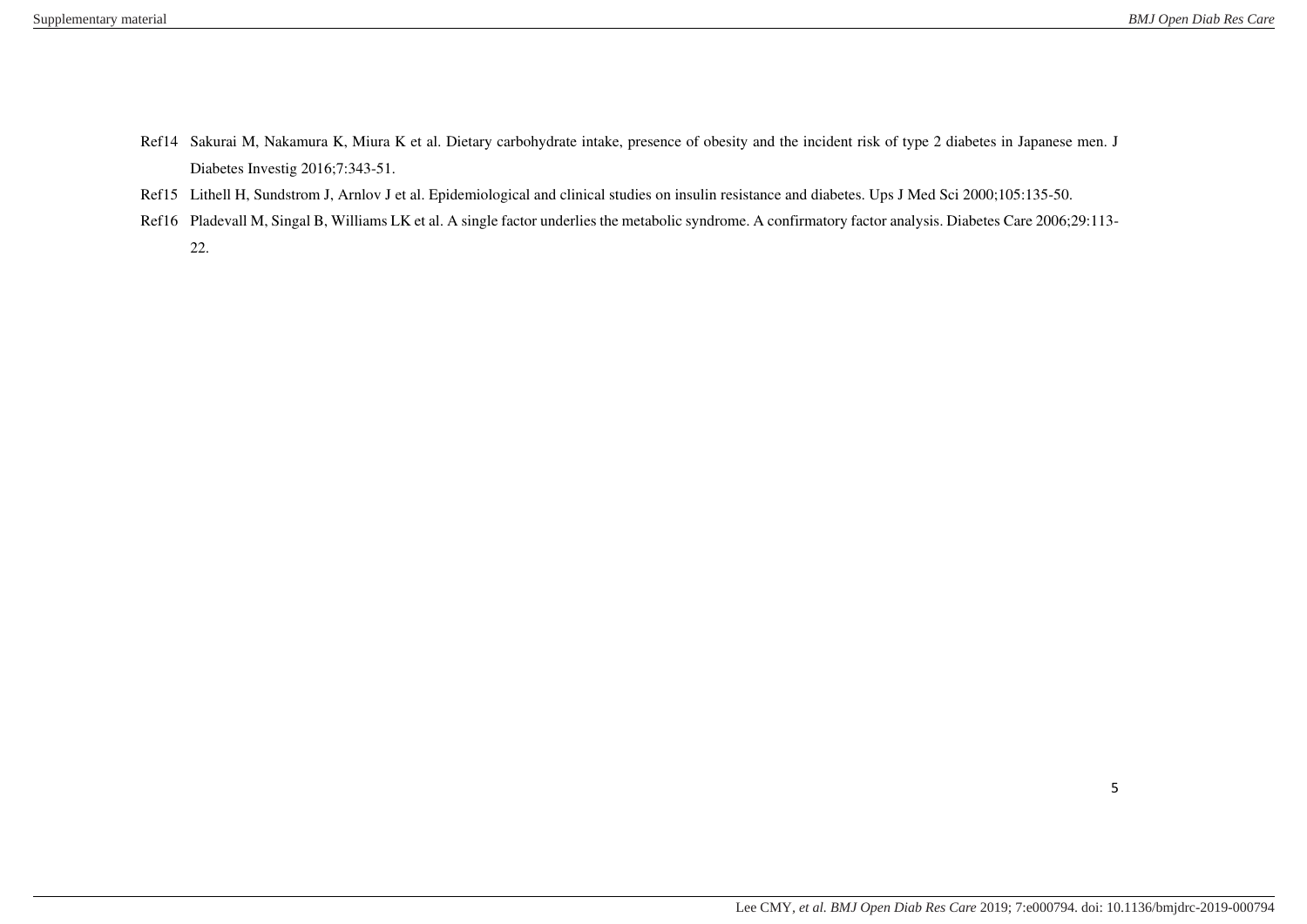| <b>Study</b>   |                | Pre-diabetes conversion to diabetes (per 1000 person years) |      |           |           |  |  |  |  |  |  |
|----------------|----------------|-------------------------------------------------------------|------|-----------|-----------|--|--|--|--|--|--|
|                | <b>WHO-FPG</b> | <b>ADA-FPG</b>                                              | 2hPG | ADA-HbA1c | IEC-HbA1c |  |  |  |  |  |  |
| <b>AICHI</b>   | 87.3           | 36.3                                                        |      |           |           |  |  |  |  |  |  |
| <b>ARIC</b>    | 57.5           | 29.0                                                        |      |           |           |  |  |  |  |  |  |
| <b>AUSDIAB</b> | 36.2           | 15.2                                                        | 30.5 | 87.7      | 154.3     |  |  |  |  |  |  |
| <b>CARDIA</b>  | 20.0           | 15.5                                                        |      |           |           |  |  |  |  |  |  |
| <b>FAMAS</b>   | 113.0          | 80.8                                                        |      | 48.8      | 95.6      |  |  |  |  |  |  |
| GOS            | 22.4           | 11.2                                                        |      |           |           |  |  |  |  |  |  |
| JHS            | 136.8          | 76.6                                                        |      | 49.0      | 83.4      |  |  |  |  |  |  |
| <b>MCCS</b>    | 24.6           | 13.5                                                        |      |           |           |  |  |  |  |  |  |
| <b>MCDS</b>    | 92.0           | 69.7                                                        | 54.1 |           |           |  |  |  |  |  |  |
| <b>MESA</b>    | 138.4          | 70.3                                                        |      |           |           |  |  |  |  |  |  |
| <b>NWAHS</b>   | 53.3           | 26.3                                                        |      | 31.0      | 51.1      |  |  |  |  |  |  |
| <b>PSWG</b>    | 49.3           | 18.6                                                        |      |           |           |  |  |  |  |  |  |
| <b>TLGS</b>    | 107.8          | 66.4                                                        | 62.2 |           |           |  |  |  |  |  |  |
| <b>TOYAMA</b>  | 99.3           | 36.6                                                        |      | 42.0      | 113.4     |  |  |  |  |  |  |
| <b>ULSAM</b>   | 32.2           | 17.9                                                        |      |           |           |  |  |  |  |  |  |
| <b>VIVA</b>    | 30.8           | 21.0                                                        | 36.5 |           |           |  |  |  |  |  |  |
| <b>Total</b>   | 45.7           | 23.7                                                        | 43.8 | 45.2      | 79.4      |  |  |  |  |  |  |

#### **sTable 2: Prediabetes conversion to diabetes by pre-diabetes definition**

WHO = World Health Organization; FPG = fasting plasma glucose; ADA = American Diabetes Association;  $2hPG = 2$  hour post-load plasma glucose;  $HbA1c =$  glycated haemoglobin;  $IEC =$ International Expert Committee; AICHI = Aichi Workers' Cohort Study; ARIC = Atherosclerosis Risk in Communities Study; AUSDIAB = Australian Diabetes, Obesity and Lifestyle Study; CARDIA = Coronary Artery Risk Development in Young Adults Study; FAMAS = Florey Adelaide Male Ageing Study; GOS = Geelong Osteoporosis Study; JHS = Jackson Heart Study; MCCS = Melbourne Collaborative Cohort Study; MCDS = Mexico City Diabetes Study; MESA = Multi-Ethnic Study of Atherosclerosis; NWAHS = North West Adelaide Health Study; PSWG = Prospective Population Study of Women in Gothenburg; TLGS = Tehran Lipid and Glucose Study; TOYAMA = Toyama Prefecture Study; ULSAM = Uppsala Longitudinal Study of Adult Men; VIVA = Variability of Insulin with Visceral Adiposity project;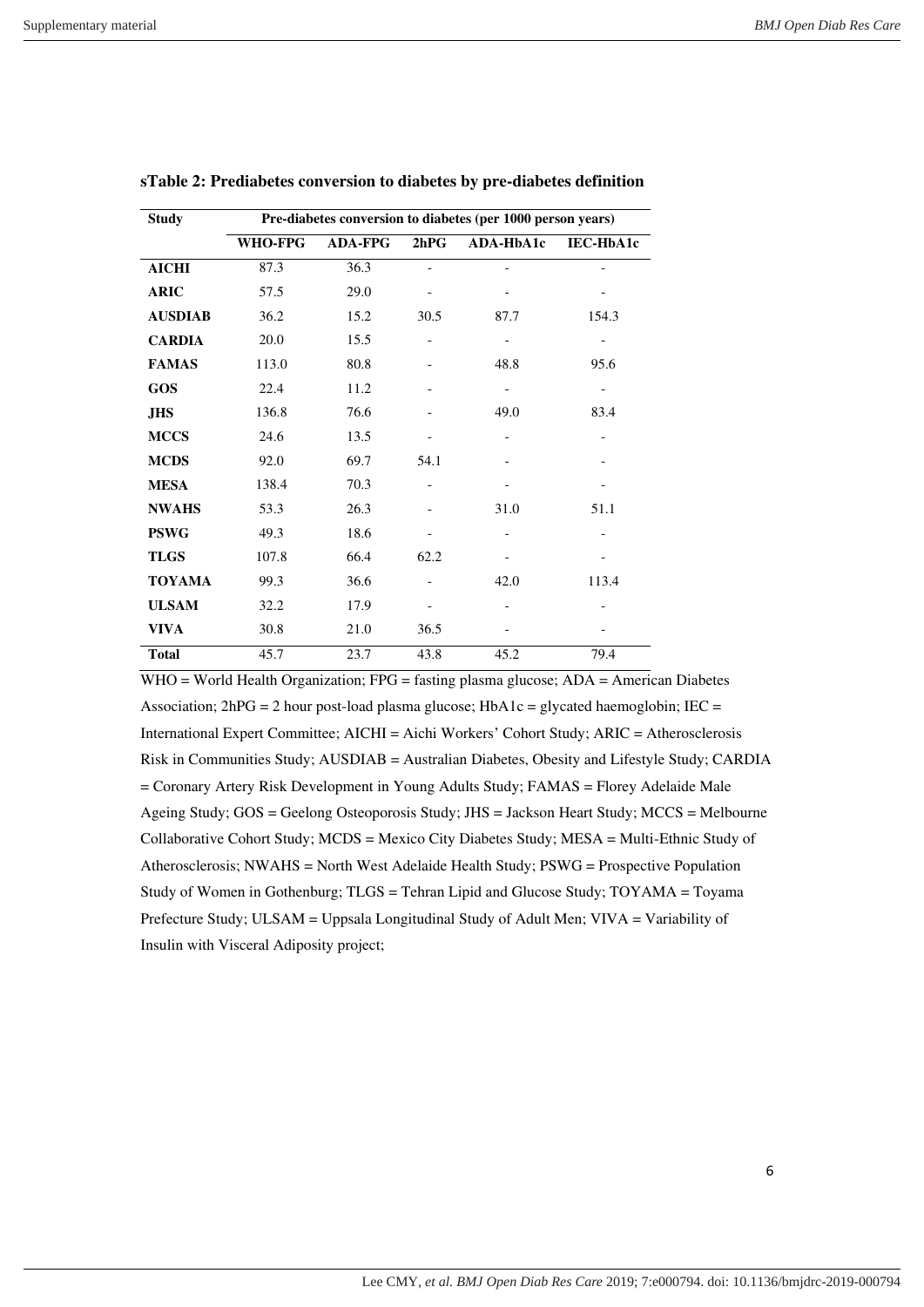| <b>Pre-diabetes</b> | Subgroup             |             | Multiple adjusted*         |                           | Heterogeneity    |  |  |  |
|---------------------|----------------------|-------------|----------------------------|---------------------------|------------------|--|--|--|
| definition          |                      | $\mathbf n$ | <b>Hazard</b> ratio        | $\overline{\mathbf{I}^2}$ | between subgroup |  |  |  |
|                     |                      |             | $(95\% \text{ CI})\dagger$ | $(\%)$                    | p-value          |  |  |  |
| <b>WHO-FPG</b>      | <b>Australia</b>     | 27368       | 4.67(3.04, 7.19)           | 89.8                      | 0.128            |  |  |  |
|                     | <b>Europe</b>        | 4683        | 3.59(2.67, 4.82)           | 8.8                       |                  |  |  |  |
|                     | <b>Iran</b>          | 4289        | 5.41 (4.45, 6.58)          |                           |                  |  |  |  |
|                     | <b>Japan</b>         | 9739        | 12.21 (7.19, 20.74)        | 84.2                      |                  |  |  |  |
|                     | <b>North America</b> | 27072       | 5.92 (3.71, 9.44)          | 95.5                      |                  |  |  |  |
| <b>ADA-FPG</b>      | Australia            | 27368       | 3.56(2.73, 4.64)           | 75.1                      | 0.133            |  |  |  |
|                     | <b>Europe</b>        | 4683        | 2.70(2.20, 3.32)           | $\boldsymbol{0}$          |                  |  |  |  |
|                     | <b>Iran</b>          | 4289        | 4.98 (4.27, 5.80)          |                           |                  |  |  |  |
|                     | <b>Japan</b>         | 9739        | 7.32 (3.88, 13.80)         | 88.0                      |                  |  |  |  |
|                     | <b>North America</b> | 27072       | 4.57(2.89, 7.24)           | 96.7                      |                  |  |  |  |
| 2hPG                | <b>Australia</b>     | 5763        | 4.82 (3.93, 5.91)          |                           | 0.303            |  |  |  |
|                     | <b>Iran</b>          | 3956        | 3.98 (3.38, 4.68)          |                           |                  |  |  |  |
|                     | <b>Mexico</b>        | 1644        | 3.20(2.52, 4.06)           |                           |                  |  |  |  |
|                     | <b>Spain</b>         | 1483        | 3.04(2.17, 4.26)           |                           |                  |  |  |  |
| ADA-HbA1c           | Australia            | 9720        | 5.68 (2.77, 11.64)         | 93.5                      | 0.505            |  |  |  |
|                     | <b>Japan</b>         | 6481        | 29.95 (19.09, 46.99)       | $\frac{1}{2}$             |                  |  |  |  |
|                     | <b>USA</b>           | 3174        | 5.67(4.58, 7.02)           | $\overline{\phantom{0}}$  |                  |  |  |  |
| <b>IEC-HbA1c</b>    | Australia            | 9720        | 6.54(3.70, 11.57)          | 87.0                      | 0.555            |  |  |  |
|                     | Japan                | 6481        | 23.35 (16.51, 33.03)       |                           |                  |  |  |  |
|                     | <b>USA</b>           | 3174        | 6.26(5.20, 7.53)           |                           |                  |  |  |  |

**sTable 3: Pooled hazard ratios (HR) and 95% confidence intervals (CI) for incident** 

WHO = World Health Organization; FPG = fasting plasma glucose; ADA = American Diabetes Association;  $2hPG = 2$  hour post-load plasma glucose;  $HbA1c =$  glycated haemoglobin;  $IEC =$ International Expert Committee; Europe = Spain, Sweden; North America = Mexico, USA; CI = confidence intervals;

\* Adjusted for age, body mass index, systolic blood pressure, smoking, and family history of diabetes

† Normal (i.e. non pre-diabetes or diabetes) was the reference group, see Table 1 for the respective definitions;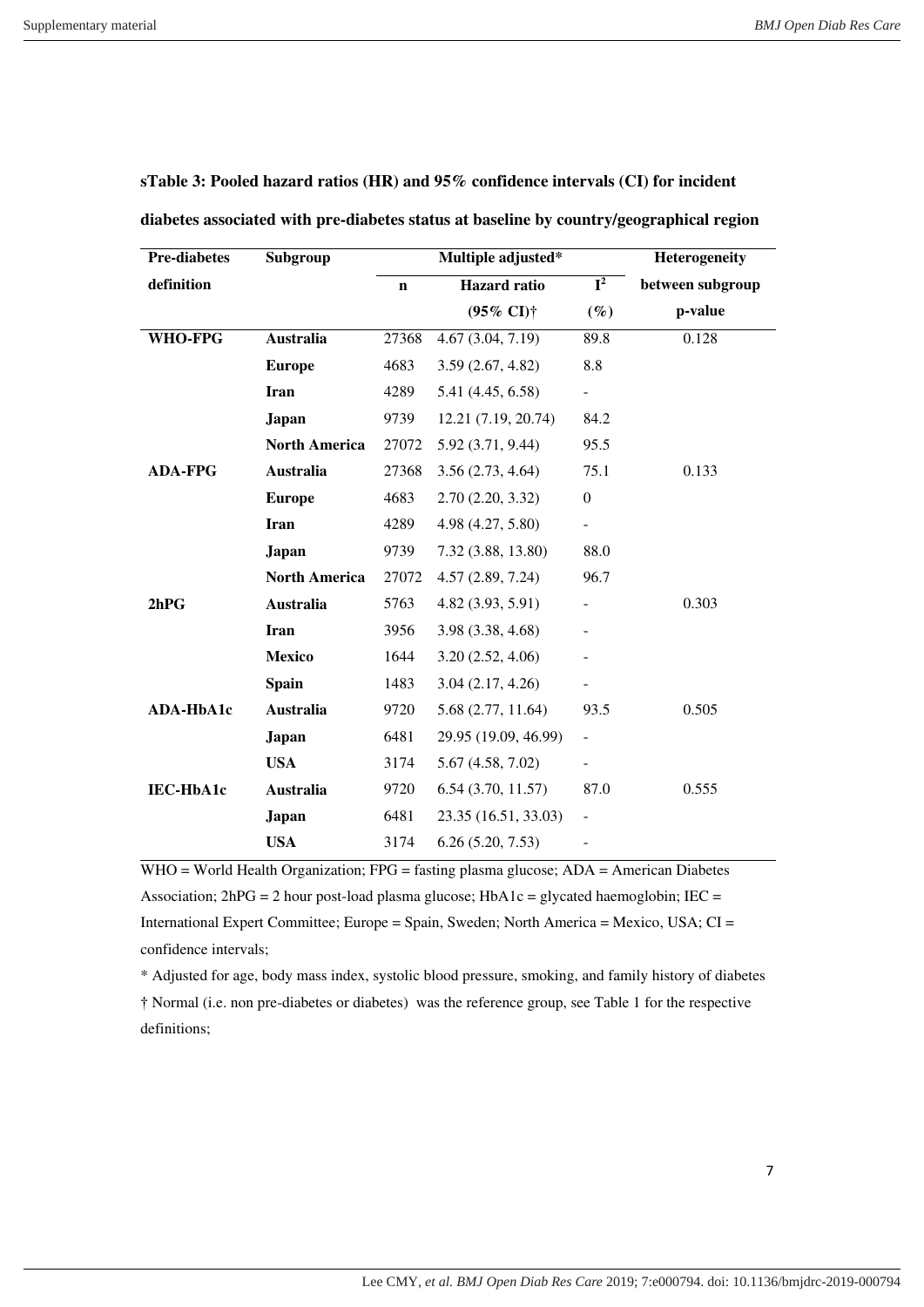| <b>Pre-diabetes</b> | Subgroup             |             | Multiple adjusted*         |              | <b>Heterogeneity</b> |
|---------------------|----------------------|-------------|----------------------------|--------------|----------------------|
| definition          |                      | $\mathbf n$ | <b>Hazard</b> ratio        | ${\bf I}^2$  | between subgroup     |
|                     |                      |             | $(95\% \text{ CI})\dagger$ | $(\%)$       | p-value              |
| WHO-FPG             | <b>BMI 18.5-24.9</b> | 29924       | 10.49(7.2, 15.27)          | 83.3         | 50.001               |
|                     | <b>BMI 25.0-29.9</b> | 26314       | 6.56(4.86, 8.86)           | 79.0         |                      |
|                     | BMI $\geq 30.0$      | 14025       | 4.36 (3.36, 5.68)          | 75.2         |                      |
| <b>ADA-FPG</b>      | <b>BMI 18.5-24.9</b> | 29924       | 5.92 (4.23, 8.28)          | 85.0         | 0.049                |
|                     | <b>BMI 25.0-29.9</b> | 26314       | 4.71(3.68, 6.04)           | 86.6         |                      |
|                     | BMI $\geq 30.0$      | 14025       | 3.51(2.74, 4.49)           | 86.9         |                      |
| 2hPG                | <b>BMI 18.5-24.9</b> | 4485        | 5.71 (3.40, 9.60)          | 60.6         | 0.052                |
|                     | <b>BMI 25.0-29.9</b> | 5410        | 4.02(3.13, 5.17)           | 51.7         |                      |
|                     | BMI $\geq 30.0$      | 2806        | 3.36(2.62, 4.32)           | 55.4         |                      |
| <b>ADA-HbA1c</b>    | <b>BMI 18.5-24.9</b> | 8433        | 13.36 (3.35, 53.35)        | 92.8         | 0.145                |
|                     | <b>BMI 25.0-29.9</b> | 6265        | 8.46 (4.07, 17.59)         | 90.7         |                      |
|                     | BMI $\geq 30.0$      | 4013        | 5.05(4.23, 6.01)           | $\mathbf{0}$ |                      |
| <b>IEC-HbA1c</b>    | <b>BMI 18.5-24.9</b> | 8433        | 12.51 (3.50, 44.74)        | 92.1         | 0.123                |
|                     | <b>BMI 25.0-29.9</b> | 6265        | 10.44 (4.78, 22.80)        | 92.2         |                      |
|                     | BMI $\geq 30.0$      | 4013        | 5.41 (4.55, 6.43)          | $\theta$     |                      |

**sTable 4: Pooled hazard ratios (HR) and 95% confidence intervals (CI) for incident** 

**diabetes associated with pre-diabetes status at baseline by obesity status** 

WHO = World Health Organization; FPG = fasting plasma glucose; ADA = American Diabetes Association; 2hPG = 2 hour post-load plasma glucose; HbA1c = glycated haemoglobin; IEC = International Expert Committee; Europe = Spain, Sweden; North America = Mexico, USA; CI =

confidence intervals;

\* Adjusted for age, sex, systolic blood pressure, smoking, and family history of diabetes † Normal (i.e. non pre-diabetes or diabetes) was the reference group, see Table 1 for the respective

definitions;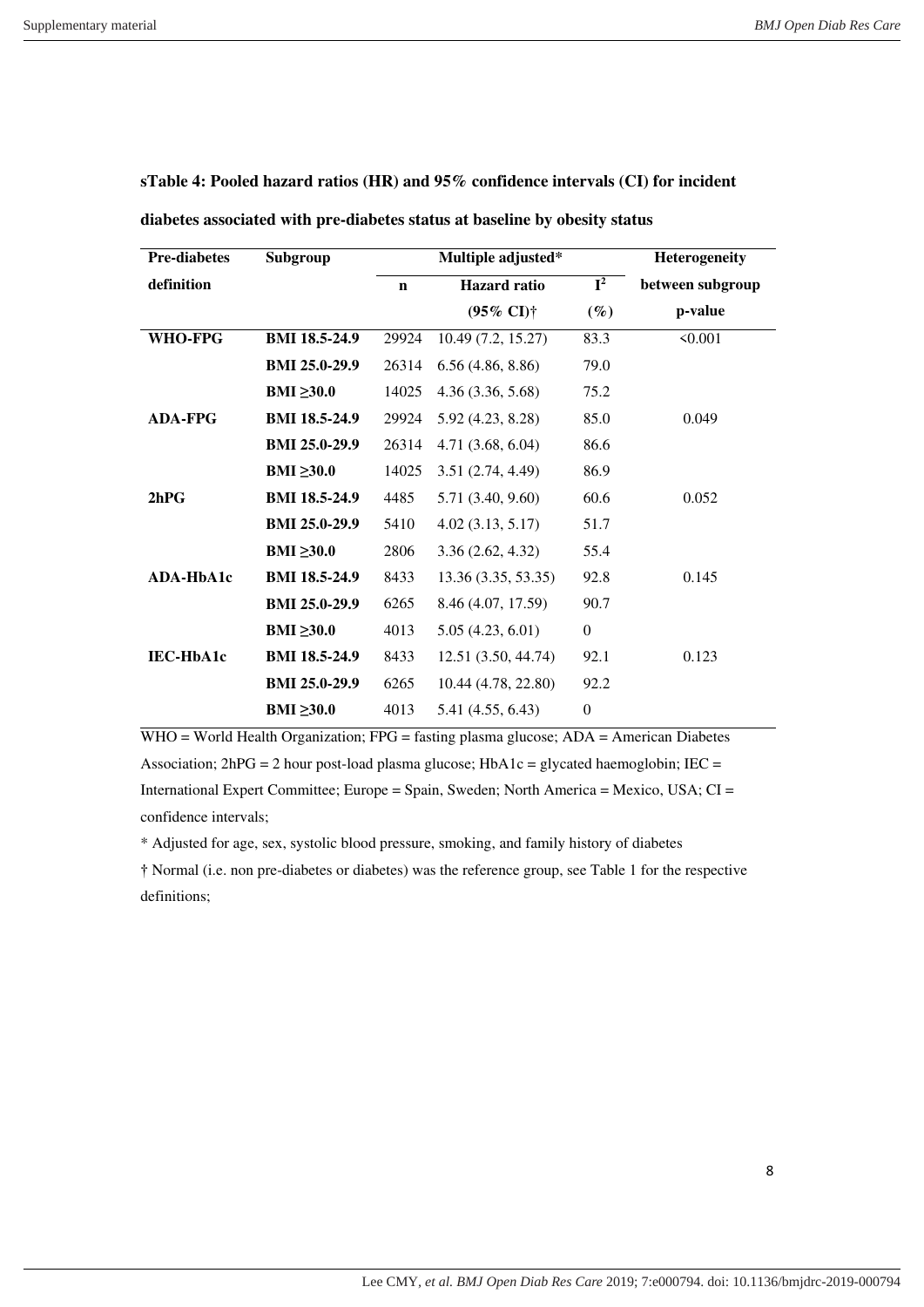**sTable 5: Pooled hazard ratios (HR) for incident diabetes**†‡ **associated with pre-diabetes status at baseline and Harrell's c-statistics for** 

**predicting 5 year risk of diabetes for studies which measured both FPG and 2hPG or FPG and HbA1c, respectively** 

| <b>Pre-diabetes definition</b> | Multiple adjusted*                                      |           |                          |                    |  |  |  |  |  |  |
|--------------------------------|---------------------------------------------------------|-----------|--------------------------|--------------------|--|--|--|--|--|--|
|                                | Hazard ratio (95% CI)                                   | $I^2(\%)$ | c-statistics $(95\%$ CI) | $\mathbf{I}^2(\%)$ |  |  |  |  |  |  |
|                                | Based on studied that measured FPG and 2hPG (n=12,844)  |           |                          |                    |  |  |  |  |  |  |
| WHO-FPG <sup>+</sup>           | 3.61(2.63, 4.97)                                        | 49.2      | 0.738(0.718, 0.758)      | $\theta$           |  |  |  |  |  |  |
| <b>ADA-FPG+</b>                | 3.11(2.35, 4.11)                                        | 83.1      | 0.757(0.738, 0.776)      | $\theta$           |  |  |  |  |  |  |
| 2hPGf                          | 3.79(3.12, 4.60)                                        | 66.8      | 0.792(0.773, 0.811)      | $\theta$           |  |  |  |  |  |  |
|                                | Based on studies that measured FPG and HbA1c (n=16,979) |           |                          |                    |  |  |  |  |  |  |
| WHO-FPG!                       | 5.81(4.18, 8.06)                                        | 81.4      | 0.766(0.719, 0.813)      | 87.3               |  |  |  |  |  |  |
| ADA-FPG!                       | 3.96(2.82, 5.55)                                        | 87.8      | 0.770(0.729, 0.812)      | 85.3               |  |  |  |  |  |  |
| ADA-HbA1c!                     | 6.18(4.16, 9.18)                                        | 89.4      | 0.785(0.754, 0.816)      | 73.7               |  |  |  |  |  |  |
| <b>IEC-HbA1ct</b>              | 7.13 (4.77, 10.66)                                      | 88.2      | 0.774(0.738, 0.811)      | 80.0               |  |  |  |  |  |  |

\*Age, sex, body mass index (BMI), systolic blood pressure, smoking, and family history of diabetes;

† Normal (i.e. non pre-diabetes or diabetes) was the reference group, incident diabetes was self-report, use of anti-diabetic medication, FPG ≥7.0 mmol/L (126 mg/dl), and/or  $2hPG \ge 11.1$  mmol/L (200 mg/dl);

‡ Normal (I.e. non-pre-diabetes or diabetes) was the reference group, incident diabetes was self-report, use of anti-diabetic medication, FPG ≥7.0 mmol/L (126 mg/dl), and/or HbA1c  $\geq$ 6.5% (48 mmol/mol);

WHO = World Health Organization; FPG = fasting plasma glucose; ADA = American Diabetes Association; 2hPG = 2 hour post-load plasma glucose; HbA1c

= glycated haemoglobin; IEC = International Expert Committee;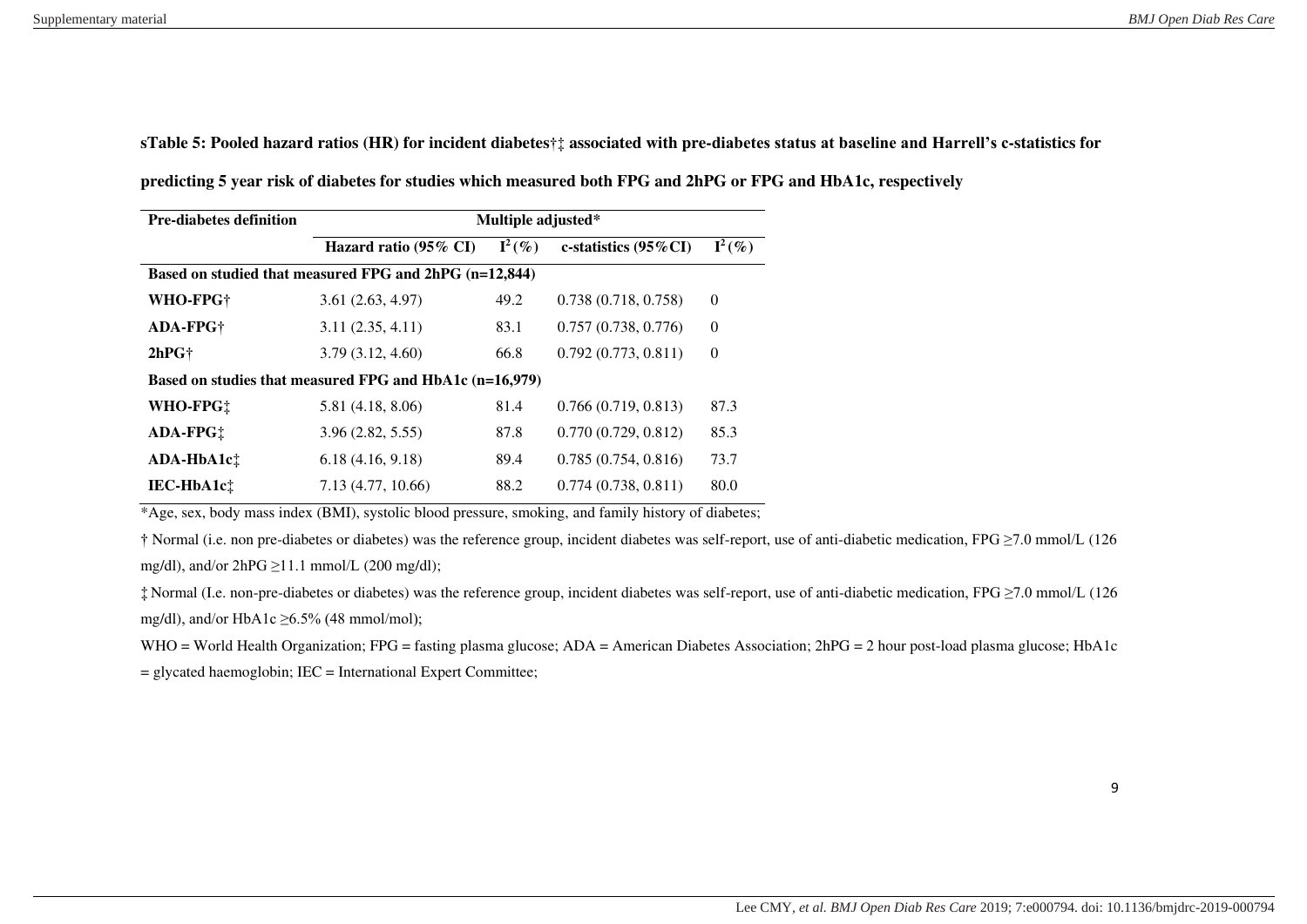| <b>Pre-diabetes definition</b> | Subgroup | Age adjusted |                        |                |             | Multiple adjusted†    |                  | <b>Heterogeneity between</b> |  |  |
|--------------------------------|----------|--------------|------------------------|----------------|-------------|-----------------------|------------------|------------------------------|--|--|
|                                |          | $\mathbf n$  | c-statistics           | $\mathbf{I}^2$ | $\mathbf n$ | c-statistics          | ${\bf I}^2$      | subgroup p-value             |  |  |
|                                |          |              | $(95\% \text{ CI})^*$  | $(\%)$         |             | $(95\% \text{ CI})^*$ | $(\%)$           |                              |  |  |
| WHO-FPG                        | Men      | 35217        | 0.714(0.680, 0.748)    | 76.7           | 34743       | 0.796(0.780, 0.813)   | 30.7             | 0.354                        |  |  |
|                                | Women    | 38878        | 0.674(0.643, 0.706)    | 65.2           | 38408       | 0.783(0.762, 0.804)   | 49.9             |                              |  |  |
| <b>ADA-FPG</b>                 | Men      | 35217        | 0.753(0.724, 0.782)    | 75.7           | 34743       | 0.811(0.792, 0.831)   | 57.5             | 0.465                        |  |  |
|                                | Women    | 38878        | 0.730(0.700, 0.759)    | 69.0           | 38408       | 0.801(0.781, 0.820)   | 45.7             |                              |  |  |
| 2hPG                           | Men      | 5930         | 0.771(0.733, 0.809)    | 33.5           | 5586        | 0.819(0.786, 0.853)   | 40.8             | 0.137                        |  |  |
|                                | Women    | 7606         | 0.724(0.655, 0.793)    | 77.5           | 7260        | 0.784(0.758, 0.809)   | $\boldsymbol{0}$ |                              |  |  |
| <b>ADA-HbA1c</b>               | Men      | 10592        | 0.768(0.682, 0.855)    | 94.6           | 10300       | 0.818(0.738, 0.898)   | 94.8             | 0.938                        |  |  |
|                                | Women    | 9383         | $0.741\,90.629, 0.853$ | 95.7           | 9075        | $0.822$ (.706, 0.938) | 98.2             |                              |  |  |
| <b>IEC-HbA1c</b>               | Men      | 10592        | 0.739(0.674, 0.8040)   | 87.0           | 10300       | 0.809(0.753, 0.864)   | 87.0             | 0.761                        |  |  |
|                                | Women    | 9383         | 0.715(0.594, 0.836)    | 95.3           | 9075        | 0.823(0.707, 0.938)   | 97.9             |                              |  |  |

# **sTable 6: Harrell's c-statistics for predicting 5 year risk of diabetes by sex**

WHO = World Health Organization; FPG = fasting plasma glucose; ADA = American Diabetes Association; 2hPG = 2 hour post-load plasma glucose; HbA1c

 $=$  glycated haemoglobin; IEC = International Expert Committee; CI = confidence intervals;

\* Normal (i.e. non pre-diabetes or diabetes) was the reference group, see Table 1 for the respective definitions;

† Adjusted for age, body mass index, systolic blood pressure, smoking, and family history of diabetes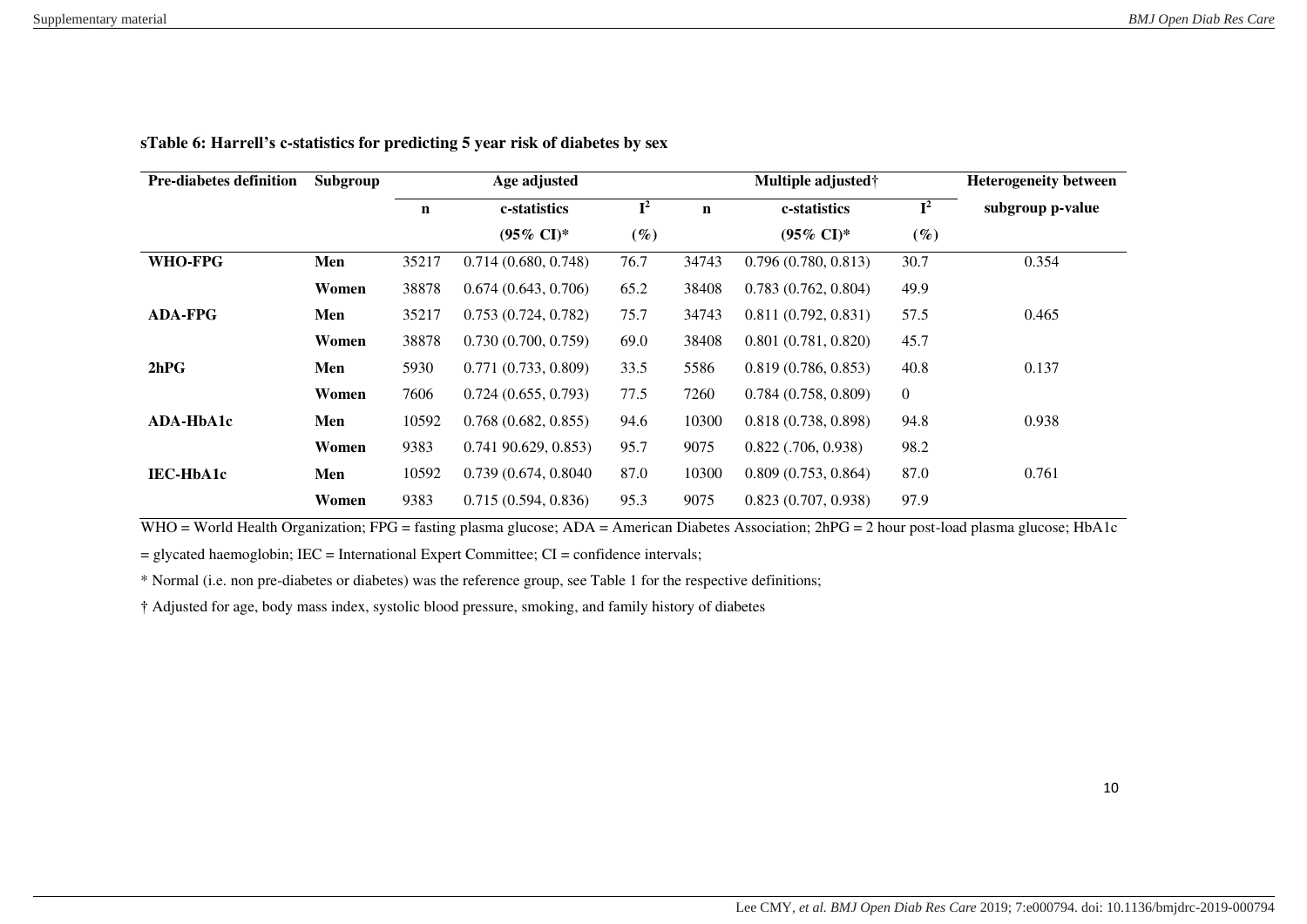| <b>Pre-diabetes</b> | Subgroup            |             | Sex adjusted          |                |             | Multiple adjusted <sup>†</sup> |                           | <b>Heterogeneity between</b> |
|---------------------|---------------------|-------------|-----------------------|----------------|-------------|--------------------------------|---------------------------|------------------------------|
| definition          |                     | $\mathbf n$ | c-statistics          | ${\bf I}^2$    | $\mathbf n$ | c-statistics                   | $\overline{\mathbf{I}^2}$ | subgroup p-value             |
|                     |                     |             | $(95\% \text{ CI})^*$ | $(\%)$         |             | $(95\% \text{ CI})^*$          | $(\%)$                    |                              |
| WHO-FPG             | Age $\leq 50$ years | 34014       | 0.619(0.560, 0.678)   | 95.0           | 33646       | 0.800(0.783, 0.817)            | 17.0                      | 0.731                        |
|                     | Age 50-59 years     | 23755       | 0.673(0.632, 0.715)   | 80.9           | 23487       | 0.809(0.736, 0.882)            | 98.3                      |                              |
|                     | Age $\geq 60$ years | 16225       | 0.680(0.635, 0.726)   | 75.0           | 15912       | 0.790(0.759, 0.821)            | 58.0                      |                              |
| <b>ADA-FPG</b>      | Age $<50$ years     | 34014       | 0.699(0.661, 0.737)   | 75.1           | 33651       | 0.819(0.795, 0.842)            | 54.6                      | 0.551                        |
|                     | Age 50-59 years     | 23755       | 0.742(0.713, 0.772)   | 71.6           | 23487       | 0.833(0.768, 0.899)            | 98.1                      |                              |
|                     | Age $\geq 60$ years | 16291       | 0.685(0.605, 0.766)   | 96.8           | 15978       | 0.801(0.770, 0.832)            | 66.9                      |                              |
| 2hPG                | Age $\leq 50$ years | 8075        | 0.711(0.665, 0.757)   | 47.6           | 7777        | 0.798(0.771, 0.825)            | $\boldsymbol{0}$          | 0.290                        |
|                     | Age 50-59 years     | 3172        | 0.710(0.668, 0.751)   | $\overline{0}$ | 3007        | 0.793(0.758, 0.827)            | 4.9                       |                              |
|                     | Age $\geq 60$ years | 2289        | 0.734(0.674, 0.794)   | 38.8           | 2062        | 0.857(0.727, 0.986)            | 96.0                      |                              |
| ADA-HbA1c           | Age $<50$ years     | 10866       | 0.470(0.644, 0.836)   | 91.4           | 10634       | 0.827(0.722, 0.932)            | 95.7                      | 0.398                        |
|                     | Age 50-59 years     | 5168        | 0.720(0.637, 0.803)   | 90.8           | 5005        | 0.795(0.741, 0.849)            | 79.2                      |                              |
|                     | Age $\geq 60$ years | 3941        | 0.732 90.686, 0.778)  | 68.3           | 3736        | 0.793(0.745, 0.841)            | 68.6                      |                              |
| <b>IEC-HbA1c</b>    | Age $<50$ years     | 10866       | 0.664(0.616, 0.713)   | 57.7           | 10634       | 0.805(0.714, 0.897)            | 92.4                      | 0.342                        |
|                     | Age 50-59 years     | 5168        | 0.699(0.608, 0.791)   | 89.9           | 5005        | 0.794(0.769, 0.819)            | 2.1                       |                              |
|                     | Age $\geq 60$ years | 3941        | 0.693(0.614, 0.772)   | 84.6           | 3736        | 0.779(0.749, 0.809)            | 14.4                      |                              |

**sTable 7: Harrell's c-statistics for predicting 5 year risk of diabetes by age** 

WHO = World Health Organization; FPG = fasting plasma glucose; ADA = American Diabetes Association; 2hPG = 2 hour post-load plasma glucose; HbA1c

= glycated haemoglobin; IEC = International Expert Committee; CI = confidence intervals;

\* Normal (i.e. non pre-diabetes or diabetes) was the reference group, see Table 1 for the respective definitions;

† Adjusted for sex, body mass index, systolic blood pressure, smoking, and family history of diabetes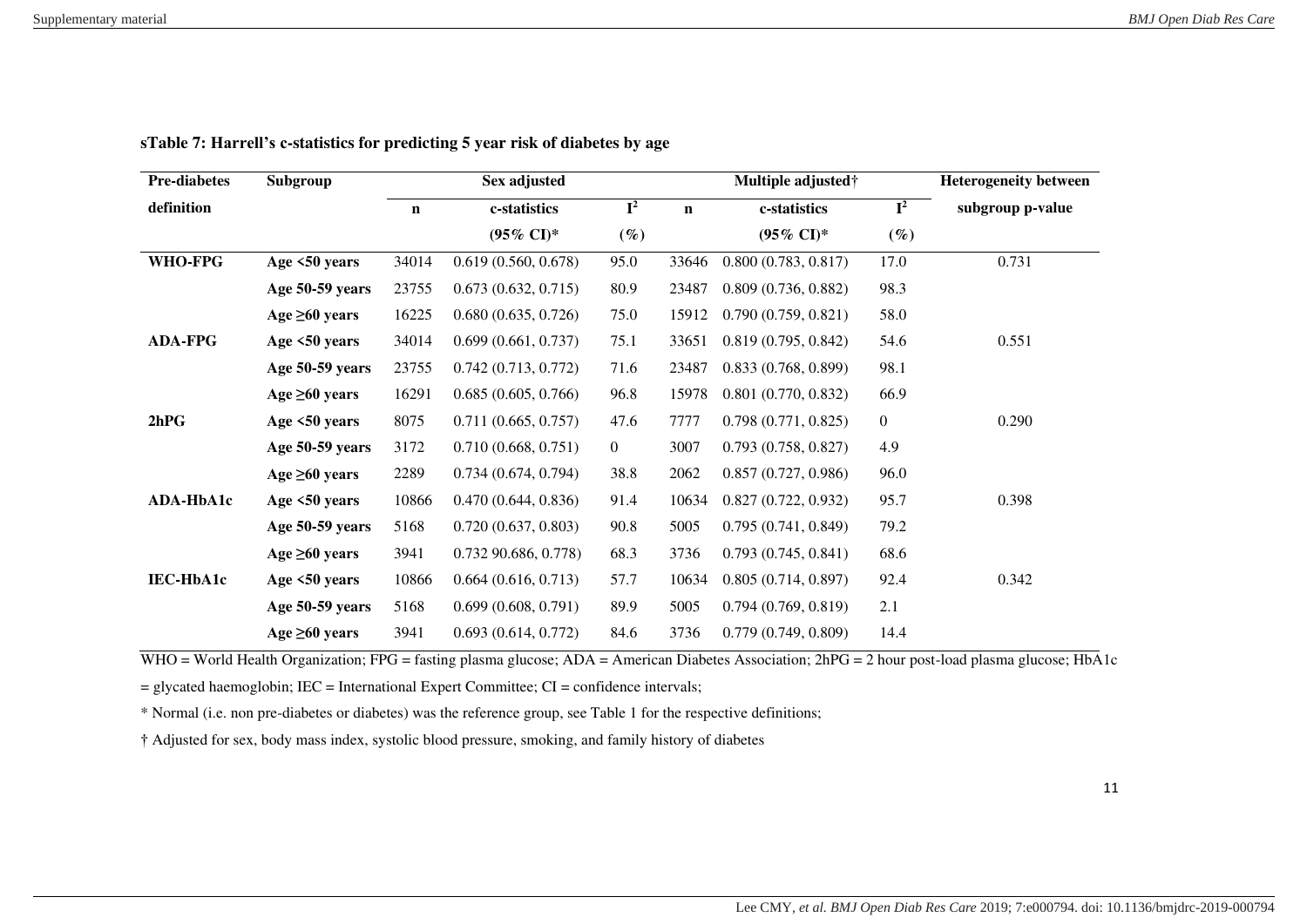| <b>Pre-diabetes</b> | Subgroup             |             | Age and sex adjusted  |                           |             | Multiple adjusted†    |                          | <b>Heterogeneity between</b> |
|---------------------|----------------------|-------------|-----------------------|---------------------------|-------------|-----------------------|--------------------------|------------------------------|
| definition          |                      | $\mathbf n$ | c-statistics          | $\overline{\mathbf{I}^2}$ | $\mathbf n$ | c-statistics          | $I^2$                    | subgroup p-value             |
|                     |                      |             | $(95\% \text{ CI})^*$ | $(\%)$                    |             | $(95\% \text{ CI})^*$ | $(\%)$                   |                              |
| <b>WHO-FPG</b>      | Australia            | 27920       | 0.701(0.655, 0.747)   | 51.9                      | 27368       | 0.786(0.762, 0.809)   | $\overline{0}$           | 0.949                        |
|                     | <b>Europe</b>        | 4735        | 0.639(0.561, 0.717)   | $\overline{0}$            | 4683        | 0.801(0.721, 0.880)   | 42.7                     |                              |
|                     | <b>Iran</b>          | 4407        | 0.739(0.712, 0.766)   | $\overline{\phantom{a}}$  | 4289        | 0.763(0.736, 0.789)   | $\blacksquare$           |                              |
|                     | Japan                | 9739        | 0.782(0.734, 0.830)   | 78.7                      | 9739        | 0.820(0.761, 0.879)   | 85.4                     |                              |
|                     | <b>North America</b> | 27294       | 0.662(0.624, 0.701)   | 78.7                      | 27072       | 0.782(0.755, 0.810)   | 74.6                     |                              |
| <b>ADA-FPG</b>      | Australia            | 27920       | 0.724(0.692, 0.756)   | 26.4                      | 27368       | 0.786(0.762, 0.809)   | $\overline{0}$           | 0.709                        |
|                     | <b>Europe</b>        | 4735        | 0.752(0.684, 0.821)   | 1.9                       | 4683        | 0.845(0.792, 0.899)   | $\boldsymbol{0}$         |                              |
|                     | Iran                 | 4407        | 0.776(0.750, 0.803)   | $\blacksquare$            | 4289        | 0.797(0.771, 0.822)   | $\overline{\phantom{a}}$ |                              |
|                     | <b>Japan</b>         | 9739        | 0.799(0.752, 0.846)   | 75.4                      | 9739        | 0.825(0.771, 0.879)   | 84.7                     |                              |
|                     | <b>North America</b> | 27294       | 0.708(0.661, 0.754)   | 88.5                      | 27072       | 0.798(0.777, 0.819)   | 61.7                     |                              |
| 2hPG                | Australia            | 6297        | 0.725(0.686, 0.764)   | $\blacksquare$            | 5763        | 0.788(0.755, 0.821)   | $\blacksquare$           | 0.906                        |
|                     | Iran                 | 4061        | 0.776(0.749, 0.804)   | $\blacksquare$            | 3956        | 0.797(0.769, 0.825)   | $\blacksquare$           |                              |
|                     | <b>Mexico</b>        | 1644        | 0.687(0.629, 0.746)   | $\blacksquare$            | 1644        | 0.790(0.747, 0.833)   | $\overline{\phantom{a}}$ |                              |
|                     | <b>Spain</b>         | 1534        | 0.702(0.565, 0.839)   | $\blacksquare$            | 1483        | 0.800(0.697, 0.904)   | $\overline{\phantom{a}}$ |                              |
| ADA-HbA1c           | <b>Australia</b>     | 10281       | 0.709(0.685, 0.733)   | $\boldsymbol{0}$          | 9720        | 0.783(0.761, 0.805)   | $\boldsymbol{0}$         | 0.529                        |
|                     | <b>Japan</b>         | 6481        | 0.905(0.879, 0.931)   | $\overline{\phantom{a}}$  | 6481        | 0.935(0.920, 0.950)   | $\overline{\phantom{a}}$ |                              |
|                     | <b>USA</b>           | 3213        | 0.730(0.701, 0.759)   | $\blacksquare$            | 3174        | 0.770(0.744, 0.796)   | $\blacksquare$           |                              |
| IEC-HbA1c           | Australia            | 10281       | 0.660(0.587, 0.734)   | 85.7                      | 9720        | 0.770(0.730, 0.810)   | 66.1                     | 0.401                        |
|                     | Japan                | 6481        | 0.855(0.822, 0.887)   | $\overline{a}$            | 6481        | 0.911 (0.891, 0.932)  | $\overline{\phantom{a}}$ |                              |

**sTable 8: Harrell's c-statistics for predicting 5 year risk of diabetes by country/geographical region** 

12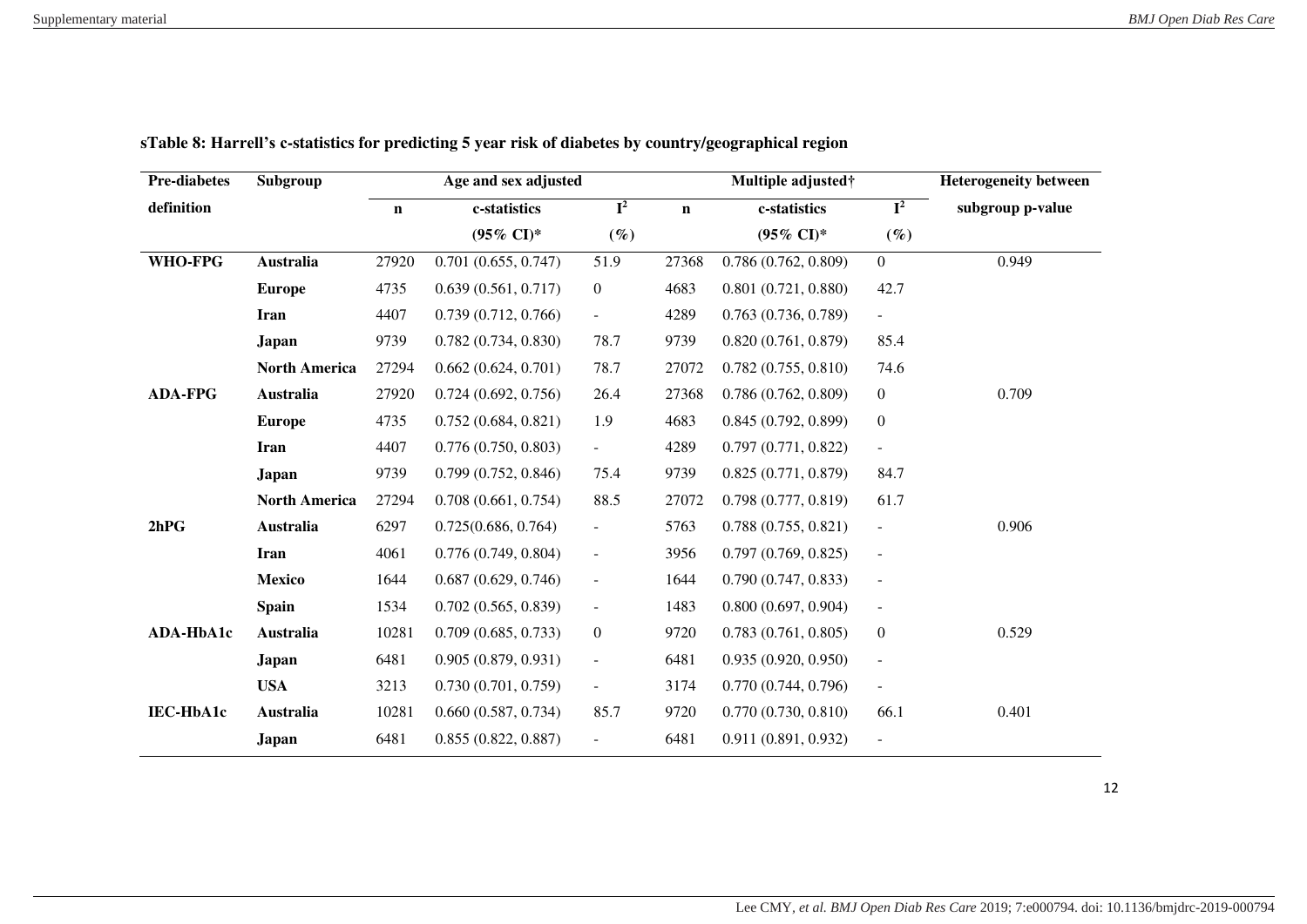| USA<br>0.727(0.692, 0.762) | 3174 | 0.782(0.753, 0.811) |
|----------------------------|------|---------------------|
|----------------------------|------|---------------------|

WHO = World Health Organization; FPG = fasting plasma glucose; ADA = American Diabetes Association; 2hPG = 2 hour post-load plasma glucose; HbA1c

= glycated haemoglobin; IEC = International Expert Committee; Europe = Spain, Sweden; North America = Mexico, USA; CI = confidence intervals;

\* Normal (i.e. non pre-diabetes or diabetes) was the reference group, see Table 1 for the respective definitions;

† Adjusted for age, sex, body mass index, systolic blood pressure, smoking, and family history of diabetes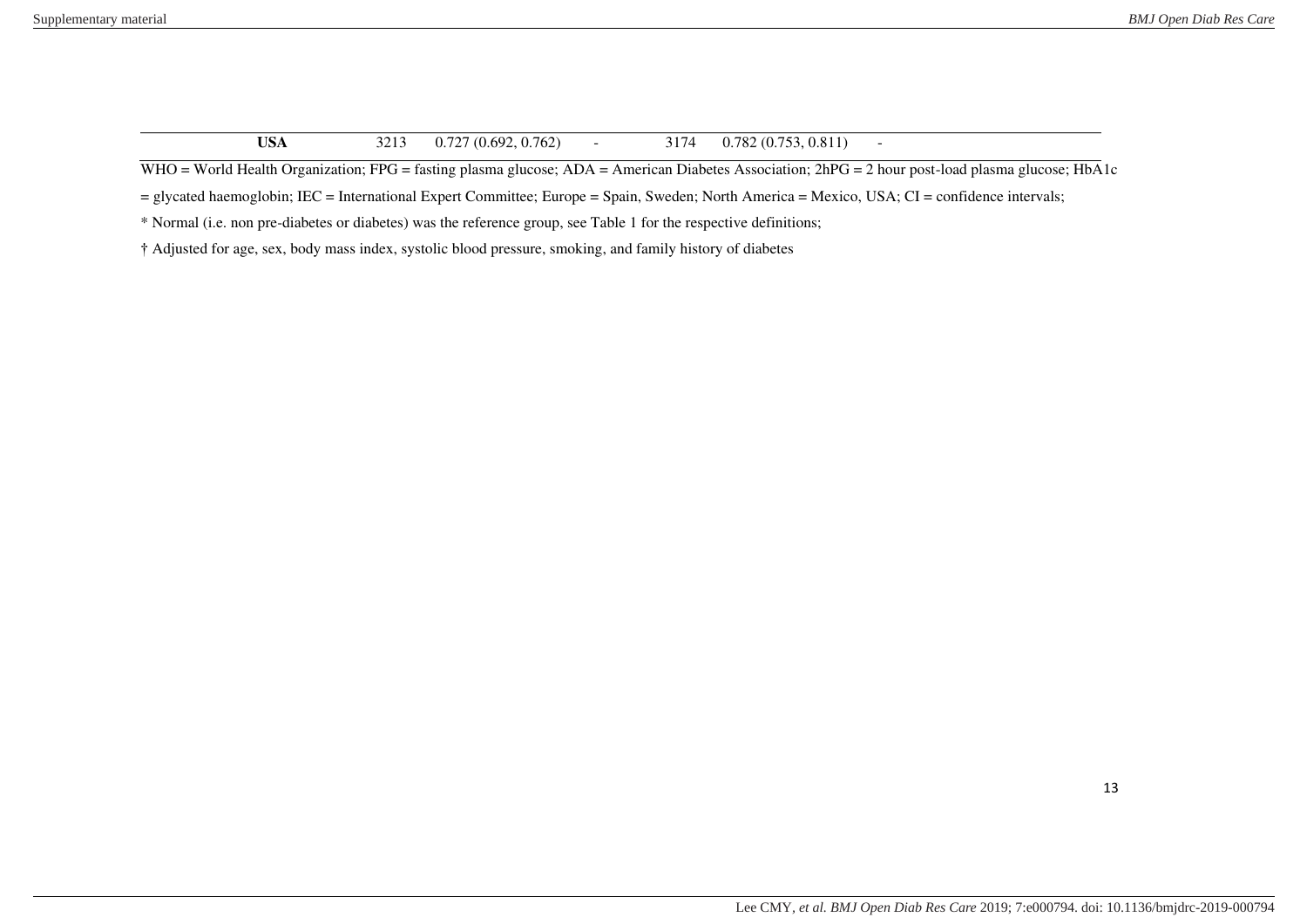| <b>Pre-diabetes</b> | Subgroup             |             | Age and sex adjusted   |                           |             | Multiple adjusted <sup>†</sup> |                           | <b>Heterogeneity between</b> |
|---------------------|----------------------|-------------|------------------------|---------------------------|-------------|--------------------------------|---------------------------|------------------------------|
| definition          |                      | $\mathbf n$ | c-statistics           | $\overline{\mathbf{I}^2}$ | $\mathbf n$ | c-statistics                   | $\overline{\mathbf{I}^2}$ | subgroup p-value             |
|                     |                      |             | $(95\% \text{ CI})^*$  | $(\%)$                    |             | $(95\% \text{ CI})^*$          | $(\%)$                    |                              |
| <b>WHO-FPG</b>      | <b>BMI 18.5-24.9</b> | 30247       | 0.749(0.710, 0.788)    | 57.5                      | 29924       | 0.795(0.759, 0.831)            | 56.5                      | 0.033                        |
|                     | <b>BMI 25.0-29.9</b> | 26709       | 0.713(0.695, 0.730)    | $\overline{0}$            | 26314       | 0.770(0.728, 0.812)            | 85.6                      |                              |
|                     | $BMI \geq 30.0$      | 14236       | 0.681(0.655, 0.707)    | 43.9                      | 14025       | 0.734(0.698, 0.771)            | 77.1                      |                              |
| <b>ADA-FPG</b>      | <b>BMI 18.5-24.9</b> | 30247       | 0.774(0.736, 0.811)    | 59.8                      | 29924       | 0.808(0.775, 0.841)            | 54.2                      | 0.058                        |
|                     | <b>BMI 25.0-29.9</b> | 26709       | 0.739(0.724, 0.754)    | $\overline{0}$            | 26314       | 0.795(0.761, 0.828)            | 80.0                      |                              |
|                     | BMI $\geq 30.0$      | 14236       | 0.702(0.671, 0.734)    | 65.2                      | 14025       | 0.755(0.701, 0.809)            | 93.1                      |                              |
| 2hPG                | <b>BMI 18.5-24.9</b> | 4735        | $0.823$ 90.650, 0.997) | 97.1                      | 4485        | 0.785(0.737, 0.833)            | $\boldsymbol{0}$          | 0.123                        |
|                     | <b>BMI 25.0-29.9</b> | 5693        | 0.746(0.713, 0.778)    | $\overline{0}$            | 5410        | 0.785(0.755, 0.816)            | $\overline{0}$            |                              |
|                     | BMI $\geq 30.0$      | 2957        | 0.721(0.688, 0.753)    | $\overline{0}$            | 2806        | 0.747(0.705, 0.789)            | 38.4                      |                              |
| ADA-HbA1c           | <b>BMI 18.5-24.9</b> | 8648        | 0.767(0.592, 0.942)    | 95.5                      | 8433        | 0.804(0.664, 0.944)            | 93.5                      | 0.076                        |
|                     | <b>BMI 25.0-29.9</b> | 6510        | 0.745(0.701, 0.788)    | 45.1                      | 6265        | 0.778(0.747, 0.809)            | 5.9                       |                              |
|                     | BMI $\geq 30.0$      | 4150        | 0.708(0.678, 0.739)    | 32.0                      | 4013        | 0.735(0.712, 0.757)            | $\overline{0}$            |                              |
| IEC-HbA1c           | <b>BMI 18.5-24.9</b> | 8648        | 0.748(0.570, 0.926)    | 95.5                      | 8433        | 0.790(0.659, 0.922)            | 92.0                      | 0.092                        |
|                     | <b>BMI 25.0-29.9</b> | 6510        | 0.713 90.640, 0.787)   | 79.2                      | 6265        | 0.765(0.722, 0.807)            | 43.4                      |                              |
|                     | BMI $\geq 30.0$      | 4150        | 0.677(0.635, 0.719)    | 52.0                      | 4013        | 0.720(0.676, 0.764)            | 61.5                      |                              |

**sTable 9: Harrell's c-statistics for predicting 5 year risk of diabetes by body mass index (BMI) defined obesity status** 

WHO = World Health Organization; FPG = fasting plasma glucose; ADA = American Diabetes Association; 2hPG = 2 hour post-load plasma glucose; HbA1c

= glycated haemoglobin; IEC = International Expert Committee; CI = confidence intervals;

\* Normal (i.e. non pre-diabetes or diabetes) was the reference group, see Table 1 for the respective definitions;

† Adjusted for age, sex, systolic blood pressure, smoking, and family history of diabetes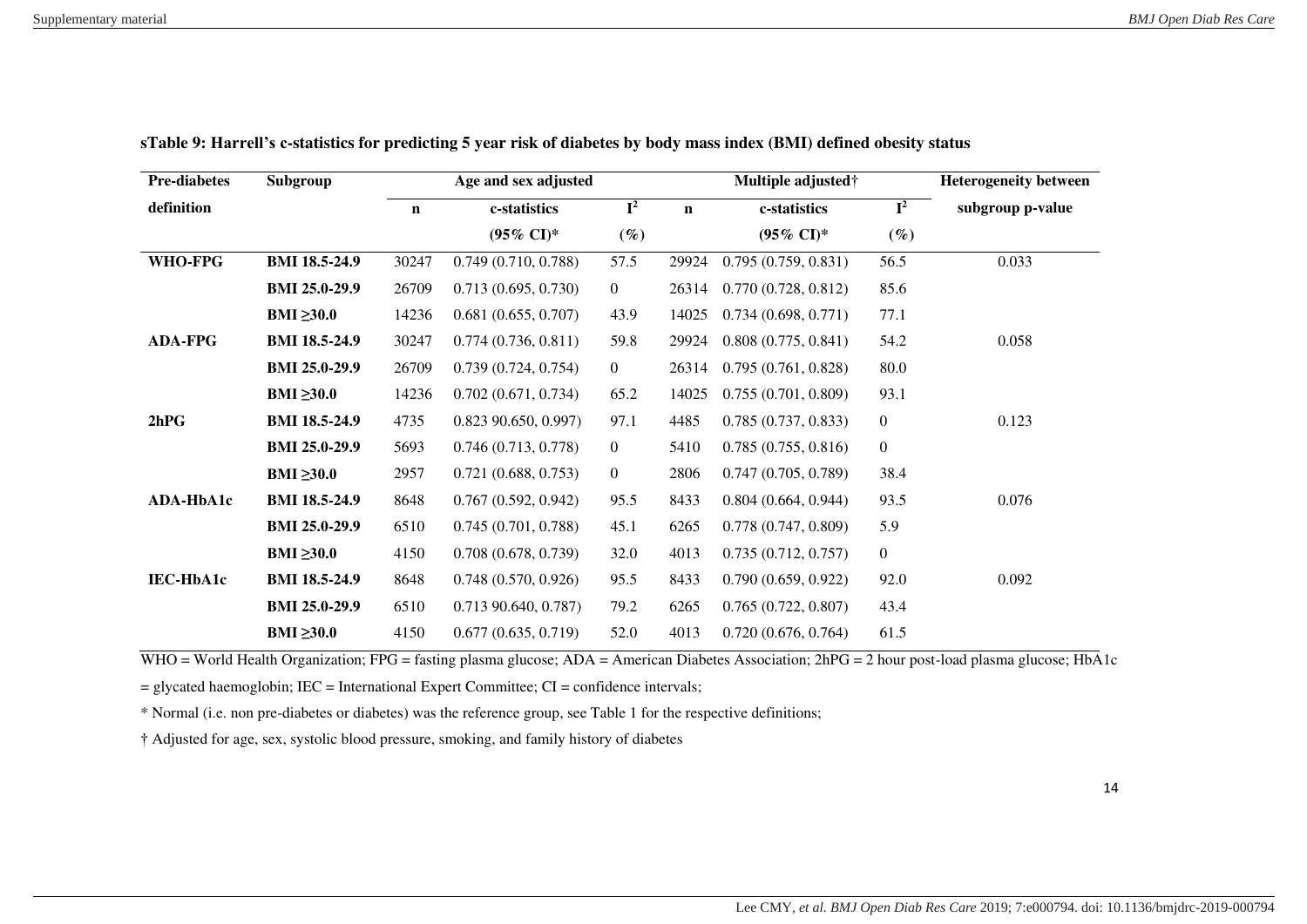| <b>Study</b>                                   | Hazard ratio (95% CI) |  |  |  |  |
|------------------------------------------------|-----------------------|--|--|--|--|
| <b>CARDIA</b>                                  | 3.50 (2.02, 6.07)     |  |  |  |  |
| <b>MCCS</b>                                    | 4.07 (3.64, 4.55)     |  |  |  |  |
| <b>VIVA</b>                                    | 4.27 (2.87, 6.35)     |  |  |  |  |
| GOS                                            | 4.78 (2.04, 11.20)    |  |  |  |  |
| <b>ULSAM</b>                                   | 5.51 (3.77, 8.05)     |  |  |  |  |
| <b>ARIC</b>                                    | 5.94 (5.43, 6.49)     |  |  |  |  |
| <b>MCDS</b>                                    | 6.36(4.41, 9.18)      |  |  |  |  |
| <b>TLGS</b>                                    | 6.92 (5.74, 8.35)     |  |  |  |  |
| <b>AUSDIAB</b>                                 | 8.05 (6.63, 9.78)     |  |  |  |  |
| <b>FAMAS</b>                                   | 8.28 (3.92, 17.48)    |  |  |  |  |
| <b>JHS</b>                                     | 8.38 (6.60, 10.65)    |  |  |  |  |
| <b>NWAHS</b>                                   | 8.58 (6.00, 12.27)    |  |  |  |  |
| <b>AICHI</b>                                   | 11.20 (8.56, 14.66)   |  |  |  |  |
| <b>PSWG</b>                                    | 11.27 (4.58, 27.71)   |  |  |  |  |
| <b>MESA</b>                                    | 16.30 (13.53, 19.62)  |  |  |  |  |
| <b>TOYAMA</b>                                  | 20.76 (15.23, 28.29)  |  |  |  |  |
| Overall (I-squared = $94.2\%$ , $p = 0.000$ )  | 7.50 (5.86, 9.60)     |  |  |  |  |
| NOTE: Weights are from random effects analysis |                       |  |  |  |  |
|                                                | 5<br>10<br>20<br>40   |  |  |  |  |

**sFigure 1: Age- and sex-adjusted pooled hazard ratios (HR) for incident diabetes association with World Health Organization-fasting plasma glucose defined pre-diabetes status (fasting plasma glucose 6.1–6.9 mmol/L (110–124 mg/dl) at baseline** 

Normal fasting plasma gluocse (fasting plasma glucose <6.1 mmol/L (110 mg/dl)) was the reference group;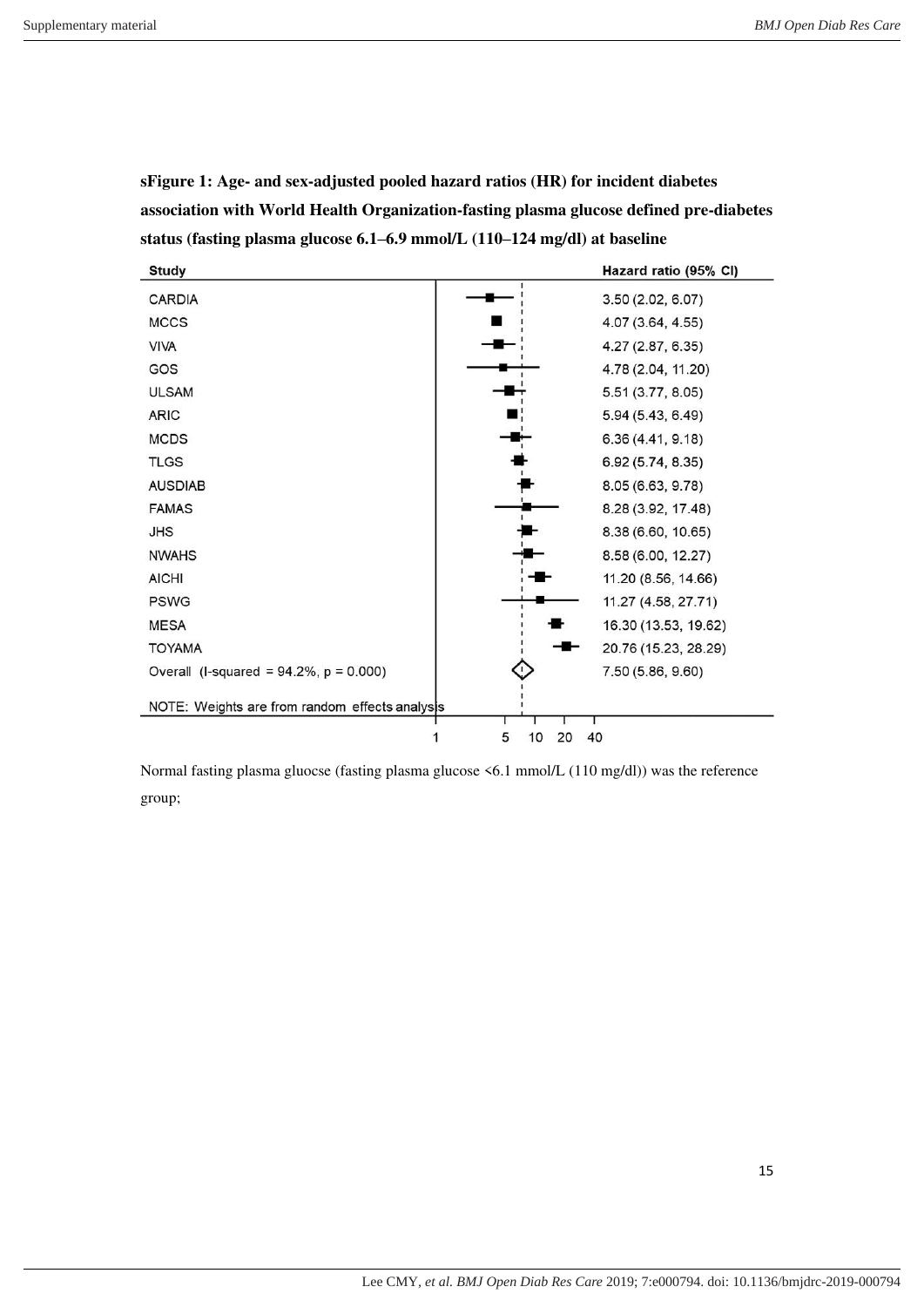| <b>Study</b>                                   |                     | Hazard ratio (95% CI) |
|------------------------------------------------|---------------------|-----------------------|
| <b>CARDIA</b>                                  |                     | 2.76 (1.89, 4.05)     |
| <b>ULSAM</b>                                   |                     | 3.31 (2.50, 4.37)     |
| <b>VIVA</b>                                    |                     | 3.44(2.49, 4.75)      |
| <b>MCCS</b>                                    |                     | 3.46(3.08, 3.88)      |
| GOS                                            |                     | 3.56 (1.68, 7.54)     |
| <b>ARIC</b>                                    |                     | 4.13 (3.78, 4.51)     |
| <b>AUSDIAB</b>                                 |                     | 4.31 (3.53, 5.26)     |
| <b>PSWG</b>                                    |                     | 4.32 (2.19, 8.54)     |
| <b>MCDS</b>                                    |                     | 5.74 (4.43, 7.43)     |
| <b>NWAHS</b>                                   |                     | 5.93 (4.28, 8.23)     |
| <b>TLGS</b>                                    |                     | 5.97 (5.14, 6.92)     |
| <b>JHS</b>                                     |                     | 6.24 (5.15, 7.57)     |
| <b>AICHI</b>                                   |                     | 6.35(4.93, 8.17)      |
| <b>FAMAS</b>                                   |                     | 7.55 (4.43, 12.87)    |
| <b>MESA</b>                                    |                     | 11.84 (9.97, 14.05)   |
| <b>TOYAMA</b>                                  |                     | 12.91 (9.09, 18.34)   |
| Overall (I-squared = $93.4\%$ , $p = 0.000$ )  |                     | 5.24 (4.25, 6.47)     |
| NOTE: Weights are from random effects analysis |                     |                       |
|                                                | 40<br>5<br>20<br>10 |                       |

**sFigure 2: Age- and sex-adjusted pooled hazard ratios (HR) for incident diabetes association with American Diabetes Association-fasting plasma glucose defined prediabetes status (fasting plasma glucose 5.6–6.9 mmol/L (101–124 mg/dl) at baseline** 

Normal fasting plasma glucose (fasting plasma glucose <5.6 mmol/L (101 mg/dl)) was the reference group;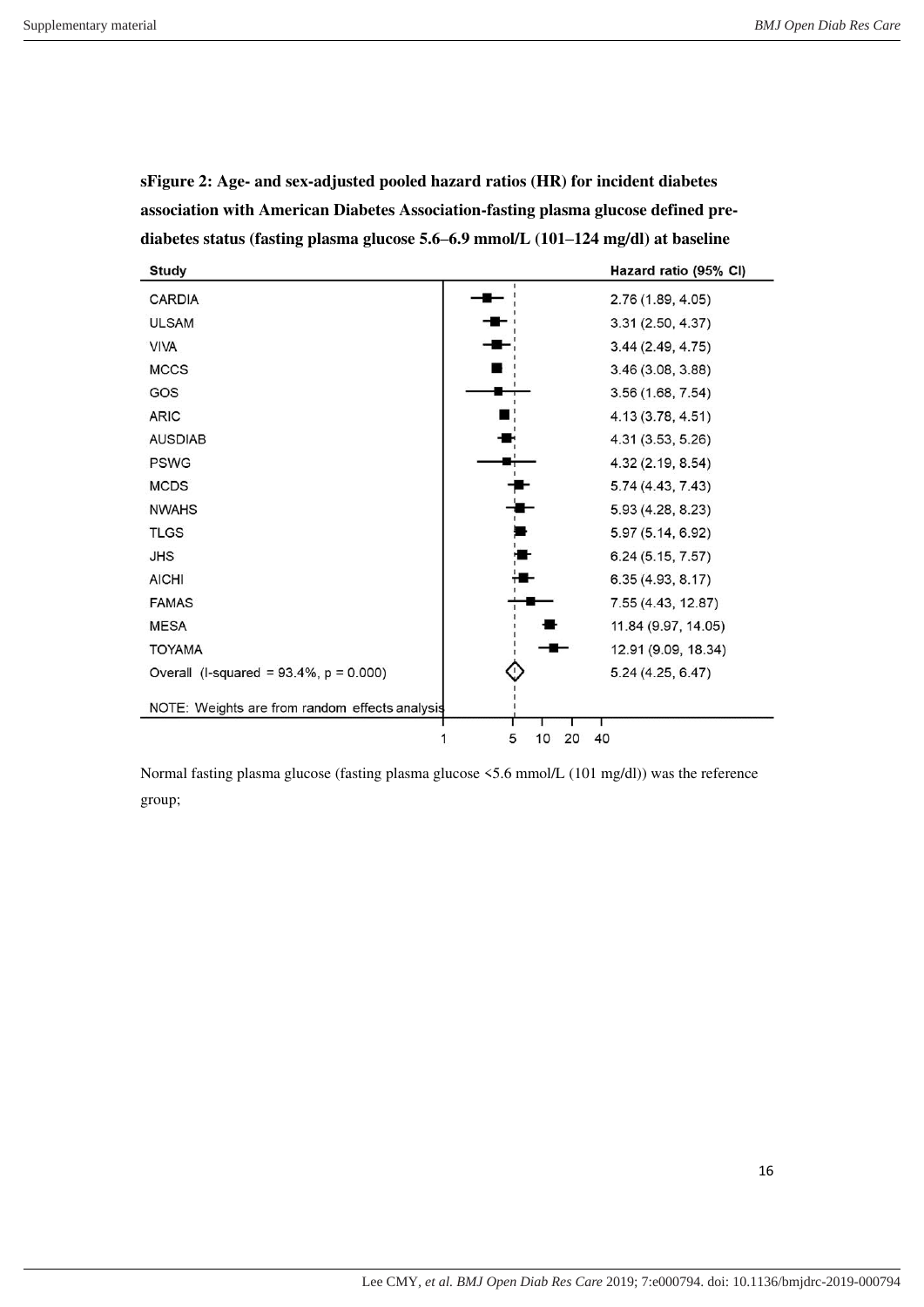**sFigure 3: Age- and sex-adjusted pooled hazard ratios (HR) for incident diabetes association with 2 hour postload plasma glucose defined pre-diabetes status (2 hour plasma glucose 7.8–11.0 mmol/L (141–198 mg/dl) at baseline** 



Normal 2 hour plasma glucose (2 hour plasma glucose <7.8 mmol/L (141 mg/dl)) was the reference group;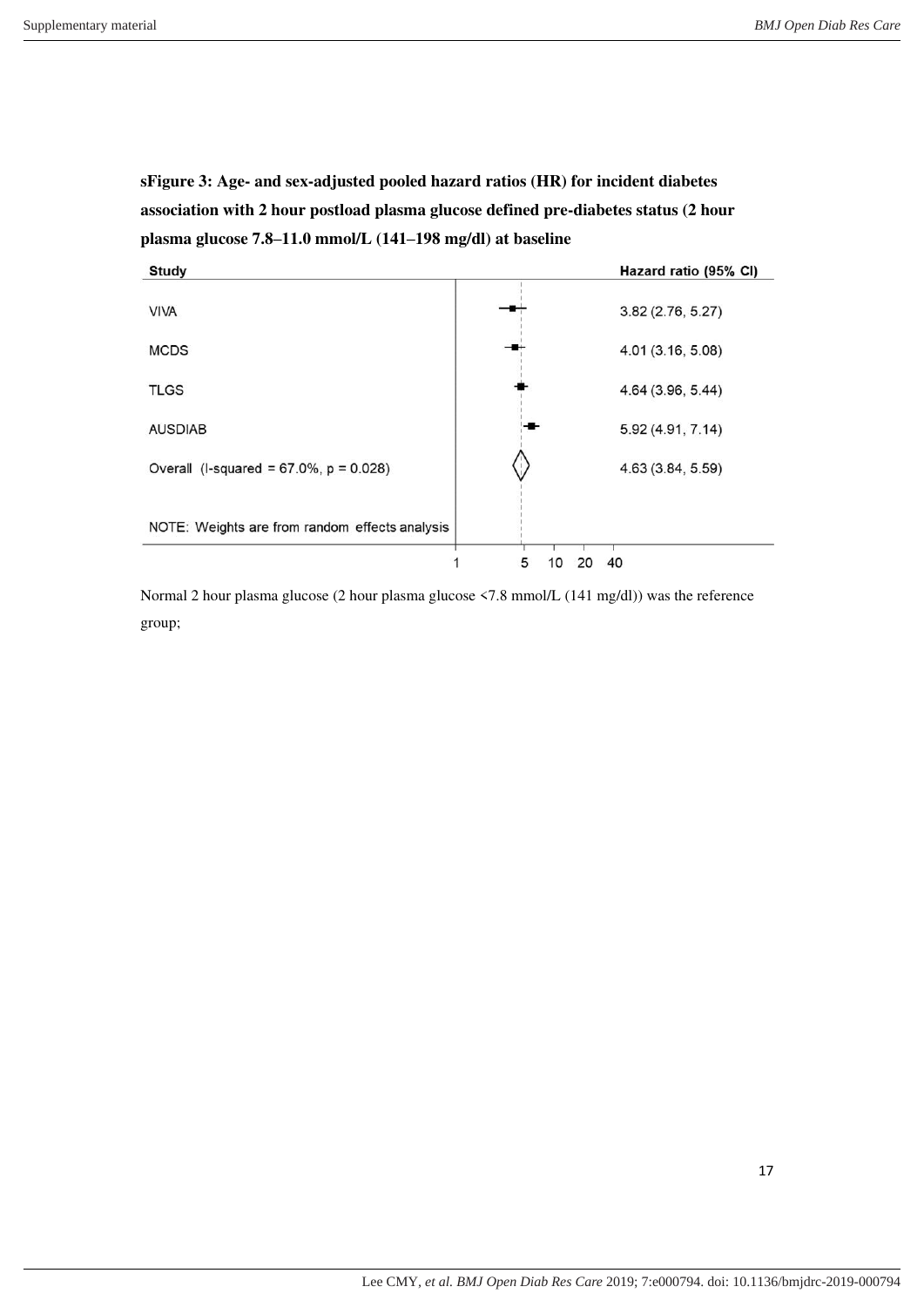**sFigure 4: Age- and sex-adjusted pooled hazard ratios (HR) for incident diabetes association with American Diabetes Association-HbA1c defined pre-diabetes status (HbA1c 5.7–6.4% (39–47 mmol/mol)) at baseline** 



Normal HbA1c (HbA1c <5.7% (39 mmol/mol)) was the reference group;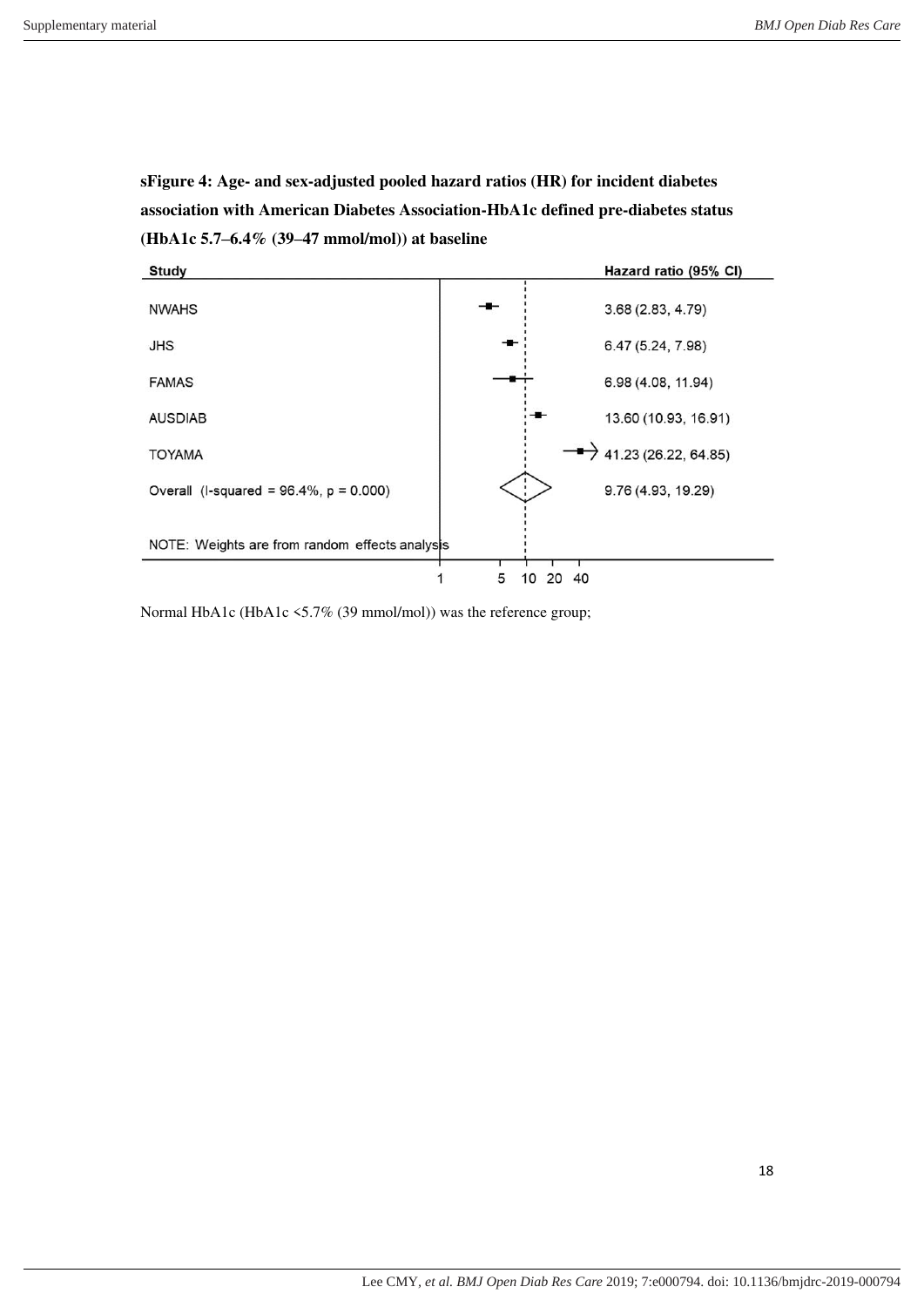**sFigure 5: Age- and sex-adjusted pooled hazard ratios (HR) for incident diabetes association with International Expert Committee-HbA1c defined pre-diabetes status (HbA1c 6.0–6.4% (42–47 mmol/mol)) at baseline** 



Normal HbA1c (HbA1c<6.0% (42 mmol/mol)) was the reference group;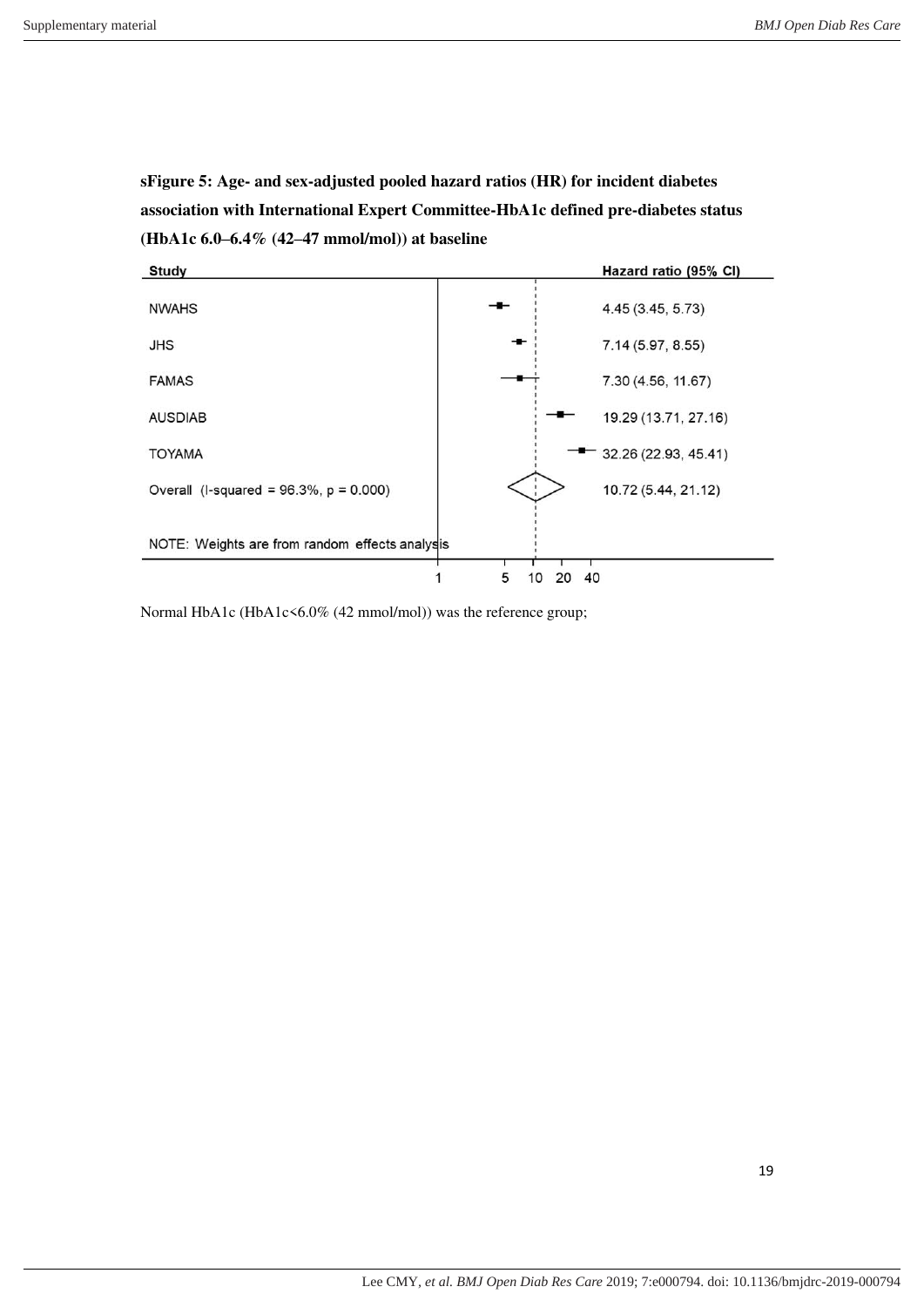| <b>Study</b>                                   |  |      |     |      | C-statistics (95% CI) |
|------------------------------------------------|--|------|-----|------|-----------------------|
| <b>CARDIA</b>                                  |  |      |     |      | 0.57(0.45, 0.69)      |
| <b>MCCS</b>                                    |  |      |     |      | 0.61(0.42, 0.80)      |
| <b>ULSAM</b>                                   |  |      |     |      | 0.61(0.48, 0.74)      |
| <b>MCDS</b>                                    |  |      |     |      | 0.62(0.56, 0.68)      |
| <b>FAMAS</b>                                   |  |      |     |      | 0.63(0.55, 0.70)      |
| <b>VIVA</b>                                    |  |      |     |      | 0.63(0.49, 0.76)      |
| <b>JHS</b>                                     |  |      |     |      | 0.64(0.61, 0.68)      |
| <b>PSWG</b>                                    |  |      |     |      | 0.69(0.55, 0.82)      |
| <b>MESA</b>                                    |  |      |     |      | 0.69(0.66, 0.73)      |
| <b>NWAHS</b>                                   |  |      |     |      | 0.71(0.65, 0.77)      |
| <b>ARIC</b>                                    |  |      |     |      | 0.71(0.69, 0.73)      |
| GOS                                            |  |      |     |      | 0.73(0.64, 0.82)      |
| <b>AUSDIAB</b>                                 |  |      |     |      | 0.74(0.71, 0.77)      |
| <b>TLGS</b>                                    |  |      |     |      | 0.74(0.71, 0.77)      |
| <b>AICHI</b>                                   |  |      |     |      | 0.76(0.72, 0.79)      |
| <b>TOYAMA</b>                                  |  |      |     |      | 0.81(0.77, 0.85)      |
| Overall (I-squared = $80.6\%$ , $p = 0.000$ )  |  |      |     |      | 0.70(0.67, 0.72)      |
| NOTE: Weights are from random effects analysis |  |      |     |      |                       |
|                                                |  |      |     |      |                       |
|                                                |  | 0.25 | 0.5 | 0.75 |                       |

**sFigure 6: Age- and sex-adjusted Harrell's c-statistics for predicting 5 year risk of diabetes associated with World Health Organization-fasting plasma glucose defined prediabetes status (fasting plasma glucose 6.1–6.9 mmol/L (110–124 mg/dl) at baseline** 

Normal fasting glucose (fasting plasma glucose <6.1 mmol/L (110 mg/dl)) was the reference group;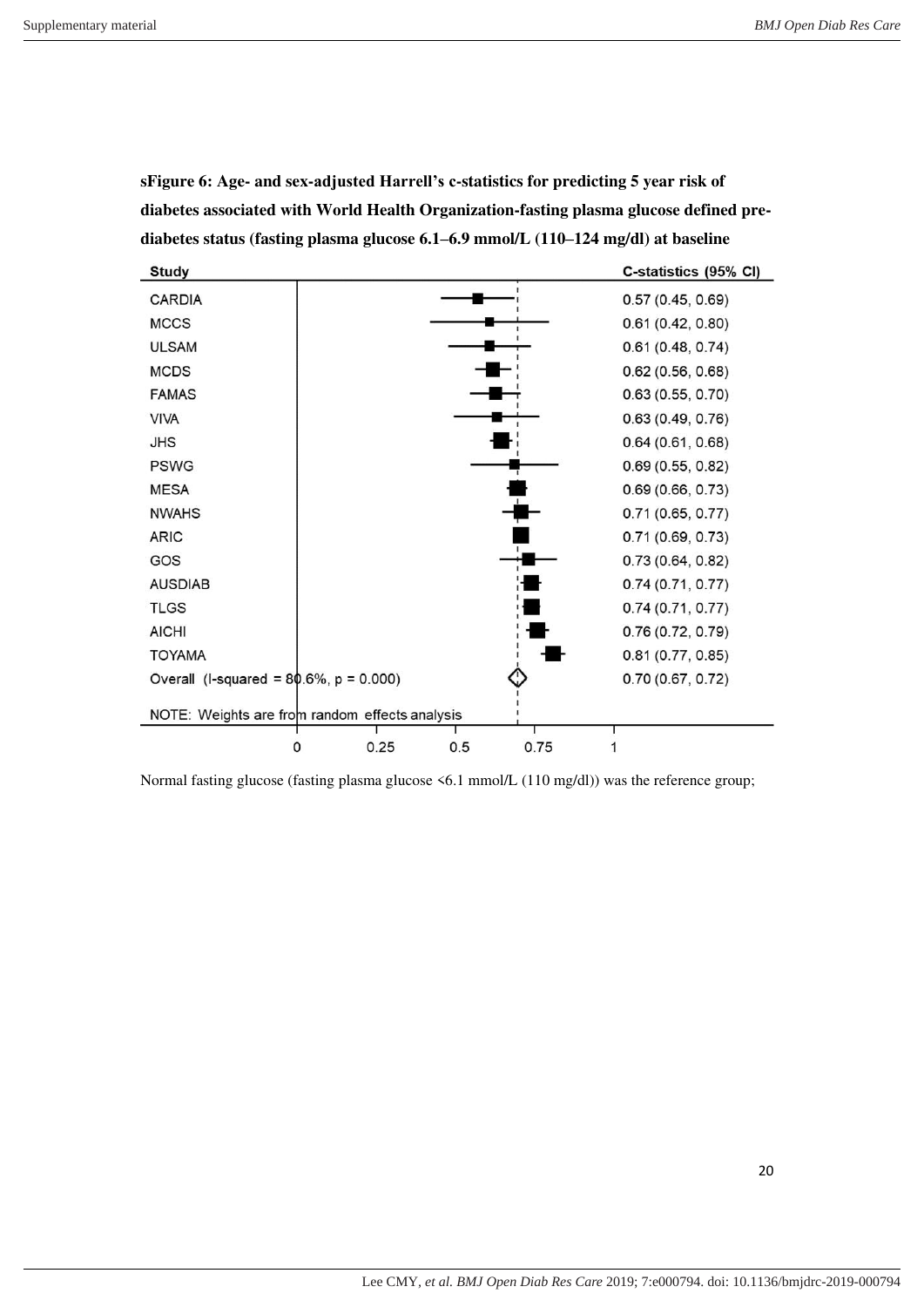| <b>Study</b>                                   |           |     |      | C-statistics (95% CI) |  |
|------------------------------------------------|-----------|-----|------|-----------------------|--|
| <b>CARDIA</b>                                  |           |     |      | 0.56(0.45, 0.68)      |  |
| <b>MCCS</b>                                    |           |     |      | 0.63(0.45, 0.82)      |  |
| <b>MCDS</b>                                    |           |     |      | 0.68(0.62, 0.74)      |  |
| <b>PSWG</b>                                    |           |     |      | 0.69(0.55, 0.83)      |  |
| <b>JHS</b>                                     |           |     |      | 0.70(0.66, 0.73)      |  |
| <b>FAMAS</b>                                   |           |     |      | 0.70(0.63, 0.77)      |  |
| <b>AUSDIAB</b>                                 |           |     |      | 0.71(0.68, 0.74)      |  |
| <b>ULSAM</b>                                   |           |     |      | 0.71(0.57, 0.85)      |  |
| <b>ARIC</b>                                    |           |     |      | 0.72(0.70, 0.74)      |  |
| <b>NWAHS</b>                                   |           |     |      | 0.74(0.68, 0.79)      |  |
| <b>AICHI</b>                                   |           |     |      | 0.77(0.74, 0.81)      |  |
| <b>TLGS</b>                                    |           |     |      | 0.78(0.75, 0.80)      |  |
| <b>MESA</b>                                    |           |     |      | 0.79(0.76, 0.81)      |  |
| GOS                                            |           |     |      | 0.79(0.71, 0.87)      |  |
| <b>VIVA</b>                                    |           |     |      | 0.80(0.71, 0.89)      |  |
| <b>TOYAMA</b>                                  |           |     |      | 0.82(0.79, 0.86)      |  |
| Overall (I-squared = $8/1.9%$ , p = 0.000)     |           |     |      | 0.74(0.71, 0.76)      |  |
| NOTE: Weights are from random effects analysis |           |     |      |                       |  |
|                                                | 0.25<br>0 | 0.5 | 0.75 |                       |  |
|                                                |           |     |      |                       |  |

**sFigure 7: Age- and sex-adjusted Harrell's c-statistics for predicting 5 year risk of diabetes associated with American Diabetes Association-fasting plasma glucose defined pre-diabetes status (fasting plasma glucose 5.6–6.9 mmol/L (101–124 mg/dl) at baseline** 

Normal fasting plasma glucose (fasting plama glucose <5.6 mmol/L (101 mg/dl)) was the reference group;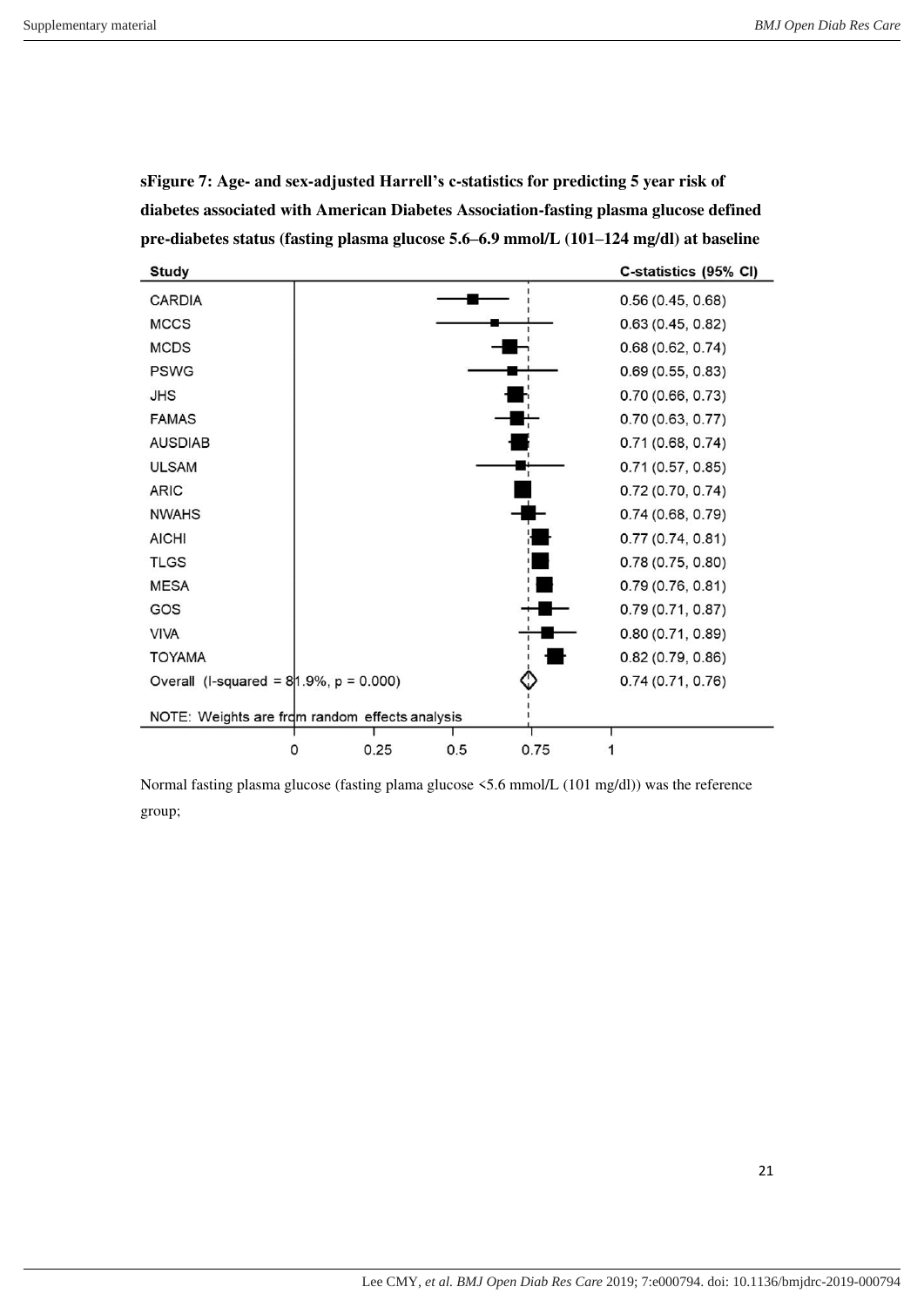**sFigure 8: Age- and sex-adjusted Harrell's c-statistics for predicting 5 year risk of diabetes associated with 2 hour postload plasma glucose defined pre-diabetes status (2 hour plasma glucose 7.8–11.0 mmol/L (141–198 mg/dl) at baseline** 



Normal 2 hour plasma glucose (2 hour plasma glucose <7.8 mmol/L (141 mg/dl)) was the reference group;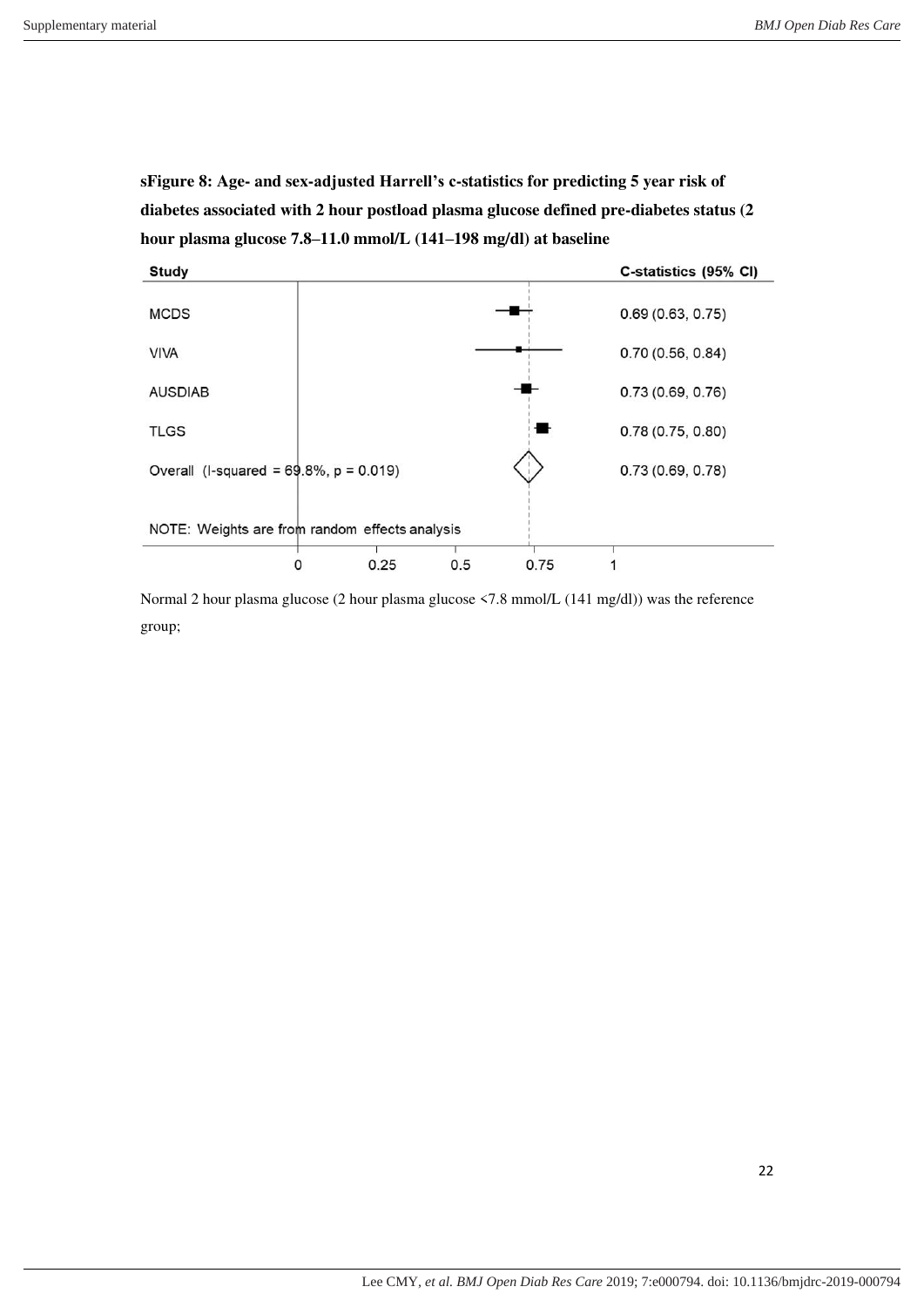**sFigure 9: Age- and sex-adjusted Harrell's c-statistics for predicting 5 year risk of diabetes associated with American Diabetes Association-HbA1c defined pre-diabetes status (HbA1c 5.7–6.4% (39–47 mmol/mol))at baseline** 



Normal HbA1c (HbA1c <5.7% (39 mmol/mol)) was the reference group;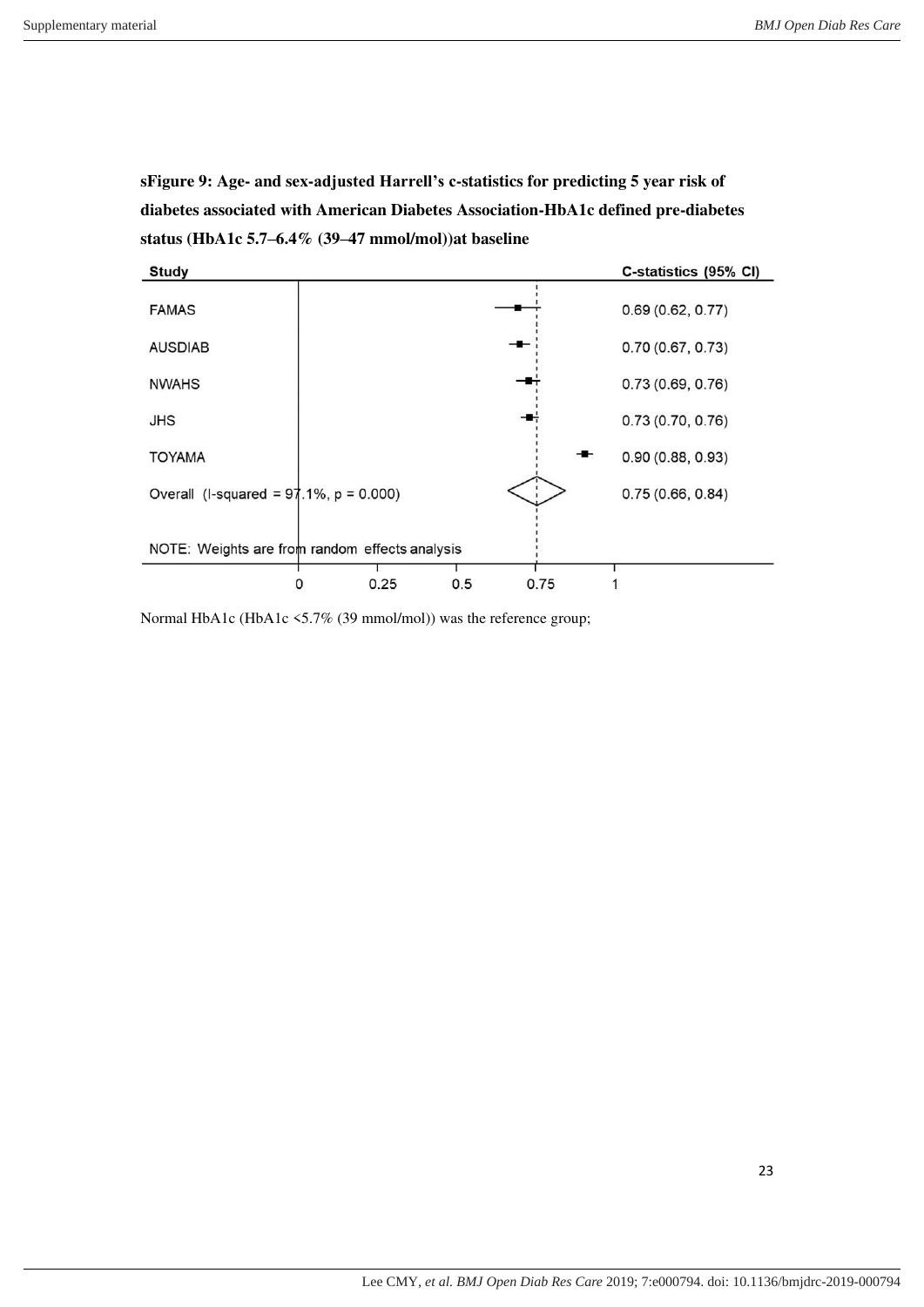**sFigure 10: Age- and sex-adjusted Harrell's c-statistics for predicting 5 year risk of diabetes associated with International Expert Committee-HbA1c defined pre-diabetes status ((HbA1c 6.0–6.4% (42–47 mmol/mol)) at baseline** 



Normal HbA1c (HbA1c<6.0% (42 mmol/mol)) was the reference group;